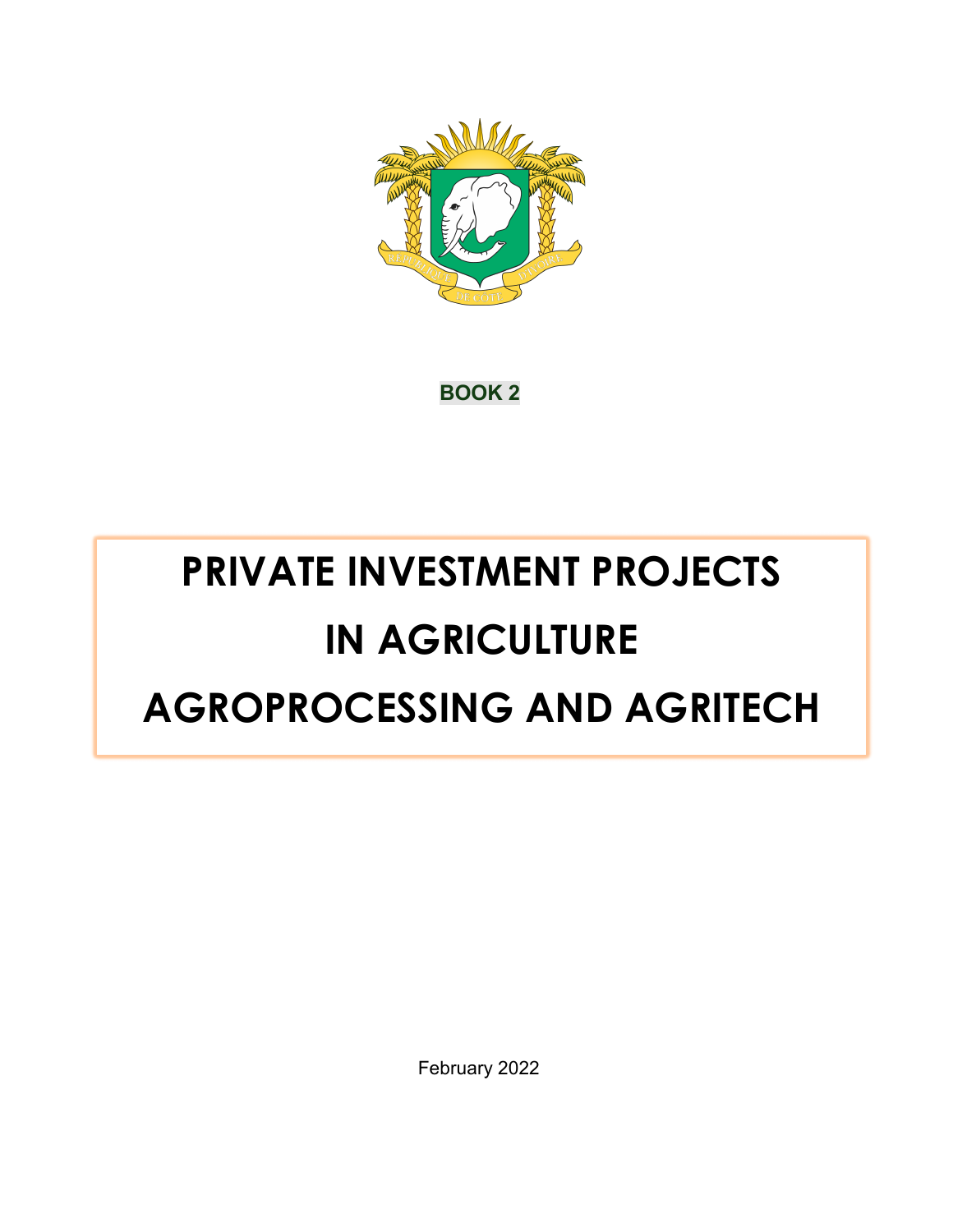



## **SUMMARY**

| 2.              |                                                                                  |    |
|-----------------|----------------------------------------------------------------------------------|----|
| 3.              |                                                                                  |    |
| 4.              |                                                                                  |    |
| 5.              |                                                                                  |    |
| 6.              | REALIZATION OF HUB SERVICE CENTERS IN SUPPORT OF LOCAL CASHEW NUT PROCESSING  13 |    |
| 7.              | PROJECT IVCTEX (THE 1ST LATEX RUBBER GLOVE MANUFACTURING PLANT IN ECOWAS)  14    |    |
| 8.              |                                                                                  |    |
| 9.              | INVESTMENT IN MEDICAL COTTON & COSMETIC CONSUMABLE PRODUCTION 16                 |    |
| 10.             |                                                                                  |    |
| 11.             |                                                                                  |    |
| 12 <sub>1</sub> |                                                                                  |    |
| 13.             |                                                                                  |    |
| 14.             |                                                                                  |    |
| 1.5.            |                                                                                  |    |
| 16.             | YIELD ENHANCEMENT PROJECT AWI - 10,000 HA OF BROWNFIELD SMALLHOLDER OIL PALMS    | 24 |
| 17              | PHASE 2 - YIELD ENHANCEMENT PROGRAM OF 100,000 HA BROWNFIELD SMALLHOLDER OIL     |    |
|                 |                                                                                  |    |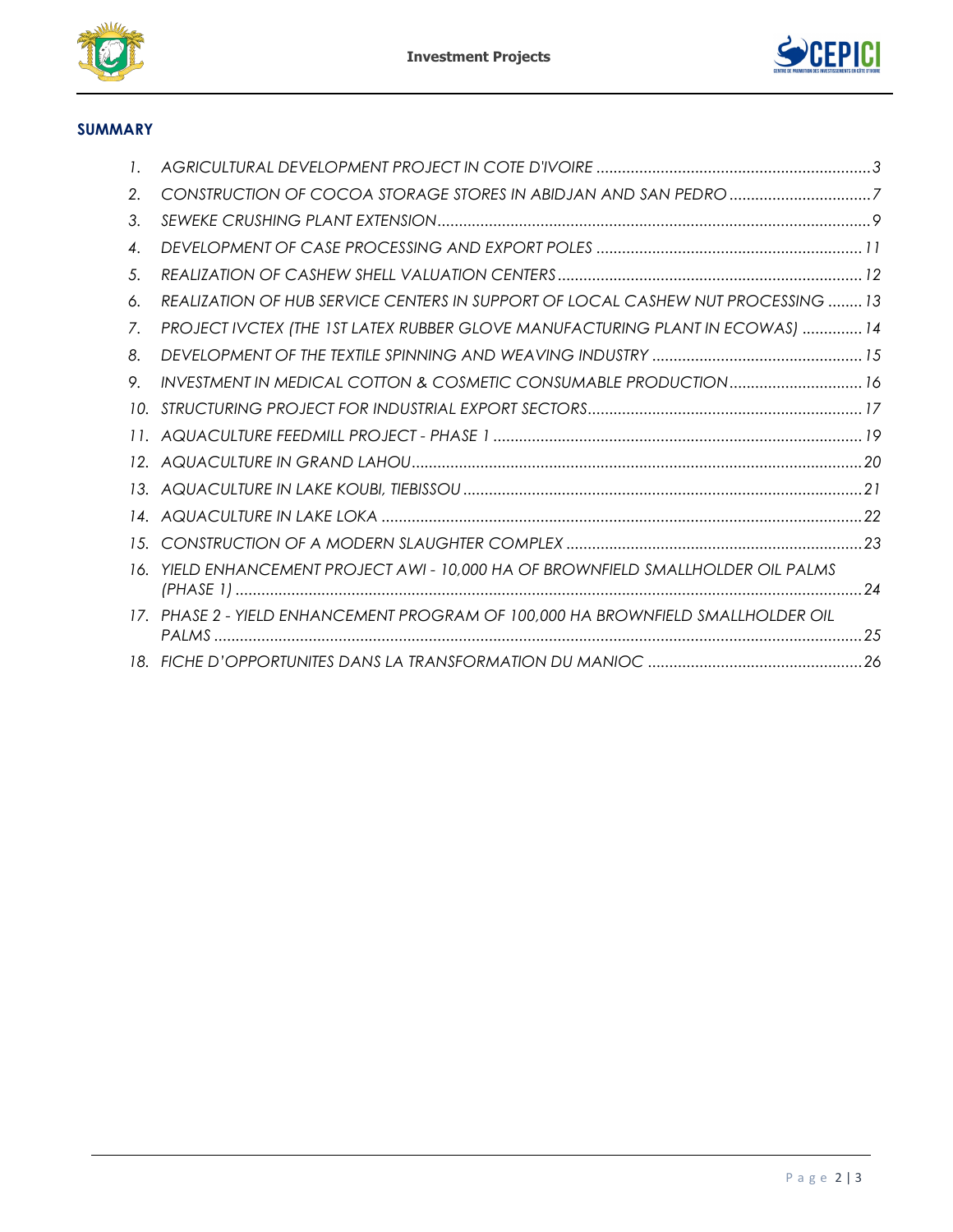



# <span id="page-2-0"></span>**MINISTRY OF STATE, MINISTRY OF AGRICULTURE AND RURAL DEVELOPMENT (MEMINADER)**

|                                  | 1. AGRICULTURAL DEVELOPMENT PROJECT IN COTE D'IVOIRE                                                              |
|----------------------------------|-------------------------------------------------------------------------------------------------------------------|
| <b>GENERAL</b>                   |                                                                                                                   |
| <b>CLIENT</b>                    | of State, Ministry of Agriculture and Rural Development<br>Ministry<br>(MEMINADER)                                |
| <b>PROJECT CONDUCT STRUCTURE</b> | <b>General Directorate of Planning, Statistics and Projects / MEMINADER</b>                                       |
| <b>FOCAL POINT</b>               | Name and first name: Coulibaly Nouhoun<br><b>Title: Managing Director</b><br>Telephone:<br>E-mail: couln@yahoo.fr |

#### **BACKGROUND AND RATIONALE**

Agriculture is one of the major pillars of the economy of Cote d'Ivoire. It contributes 35% of the country's GDP, feeds 56% of the working population and generates nearly 40% of export earnings. It is a very diversified sector which includes both food crops (rice, corn, yams, cassava, etc.) and cash crops (cocoa, coffee, oil palm, etc.).

The Ivorian agricultural sector has considerable assets and significant potential. However, it still faces many weaknesses. This concerns in particular the weak structuring of professional agricultural organizations resulting in the ineffectiveness of cooperative societies. This represents a real brake for producers in terms of sufficient negotiating power to obtain quality inputs on the market, access to finance, and access to favorable marketing conditions.

In addition, the low technicality of the peasants, the aging of the orchard of perennial crops, the difficulties of access to seeds, fertilizers and high-performance phytosanitary products are the basis of the low yields. As a result, many households are still affected by food insecurity. The national level of undernourishment over the 2014-2016 period was 13.3% on average (PNIA 2016-2020).

Thus, through its second generation National Agricultural Investment Program (PNIA II, 2018-2025), Côte d'Ivoire has set itself the objective of providing solutions to the problem of improving the agricultural productivity and that of the processing of agricultural products. This objective is oriented around various actions, including the establishment of integrated agricultural development poles called "Agropoles", contributing to inclusive growth at every link in the product value chain. The grouping of regions into Agropoles is based on agro-ecological, administrative, social and economic criteria - infrastructure networks in particular. A total of nine Agro-poles have been identified on the basis of these groupings.

In view of this structuring initiative, the Ministry of State, Ministry of Agriculture and Rural Development has already started the activities of the Agropole Center through the 2PAI Bélier, which has been in progress for several years. the Agropole Nord is under preparation.

The implementation of the remaining Agropoles therefore requires funding and the manifestation of private interest.

#### **THE PROJECT'S OBJECTIVES**

Contribute to the improvement of Ivorian agricultural productivity and the development of agro-sylvo-pastoral and fishery added value through investments that respect the environment and based on the potential of the territories and the needs of the populations, benefiting the whole actors.

It will specifically be:

- Establish a localized agro-sylvo-pastoral and fishery transformation strategy, which considers the realities of the territories;
- Define focused areas on the basis of priority sectors at national and local level;
- Contribute to the concentration of relevant facilities and services for the agricultural sectors in each of the defined areas;
- Encourage strong involvement of the private sector and local communities;

| <b>PROJECT COMPONENTS</b> |  |  |                                                   |
|---------------------------|--|--|---------------------------------------------------|
|                           |  |  | Agropole 2: Bounkani and Gontougo   Opportunities |
| regions                   |  |  | North wing (Boukani):                             |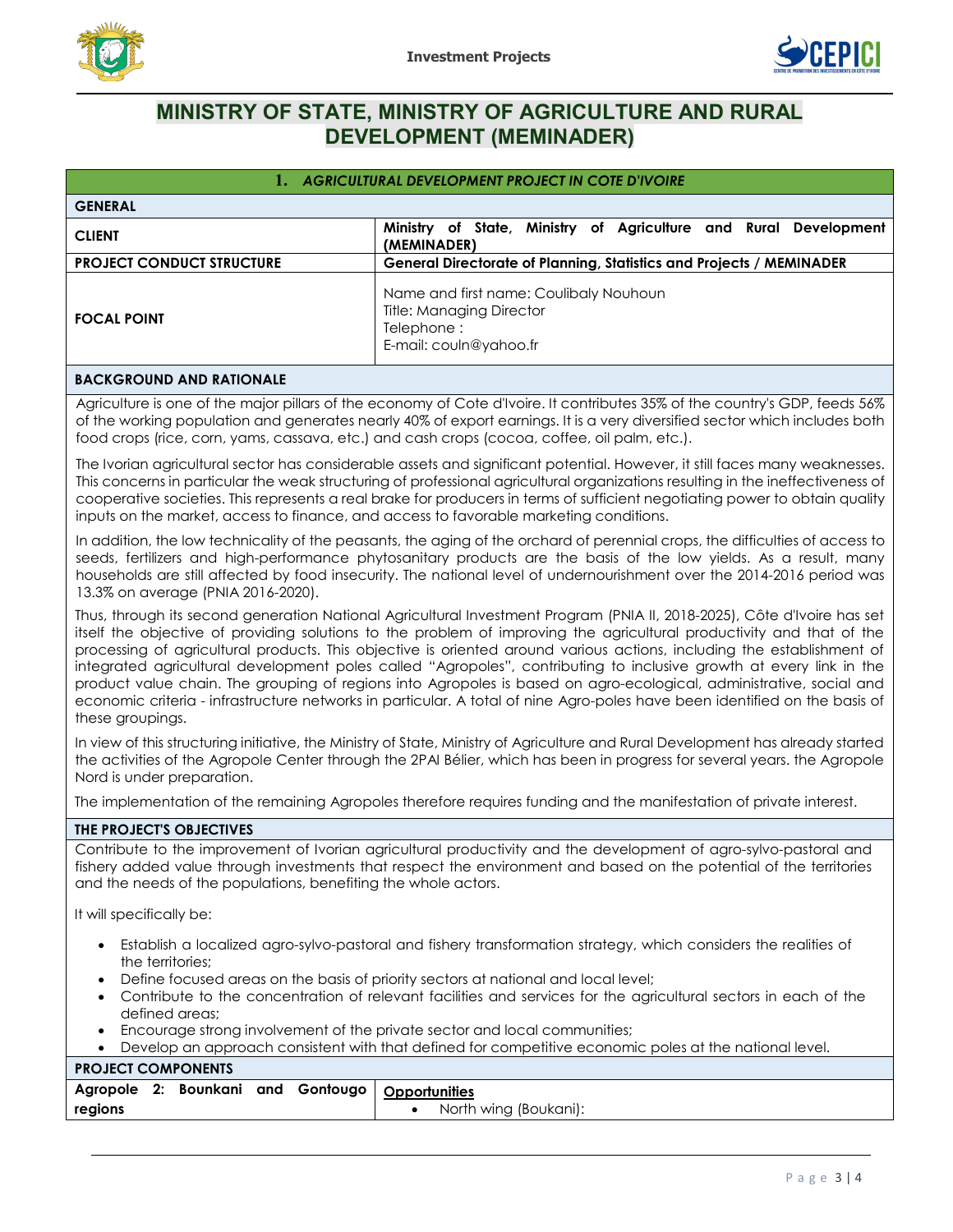



|                                          | $\checkmark$ Promotion of the national park and the Comoé river (research,<br>agro-forestry, eco-tourism, etc.)<br>South Wing (Gontougo);<br>$\checkmark$ Cash crops and food crops<br>High added value diversification sectors<br>$\checkmark$<br>International trade across both borders<br>$\checkmark$<br>Main needs<br>Improvement of the standard of living and establishment of basic |
|------------------------------------------|----------------------------------------------------------------------------------------------------------------------------------------------------------------------------------------------------------------------------------------------------------------------------------------------------------------------------------------------------------------------------------------------|
|                                          | infrastructure;<br>Development model considering the barrier of the Comoé River<br>$\bullet$<br>on almost the entire western front                                                                                                                                                                                                                                                           |
|                                          | Infrastructure, such as irrigation infrastructure<br>٠<br>Investments in scientific research to deal with unfavorable soil                                                                                                                                                                                                                                                                   |
|                                          | quality<br>Strengthening border controls to prevent cashew nut leaks to<br>Ghana                                                                                                                                                                                                                                                                                                             |
|                                          | <b>Priority sectors</b>                                                                                                                                                                                                                                                                                                                                                                      |
|                                          | Food sectors: Yam, Market gardeners<br>$\bullet$<br>Income streams: Cashew nut                                                                                                                                                                                                                                                                                                               |
|                                          | Opportunities                                                                                                                                                                                                                                                                                                                                                                                |
|                                          | Proximity to Abidjan's markets and infrastructure, such as the port,<br>and trade opportunities across Ghana's borders<br>Development of food crops, as well as the fishing industry in<br>$\bullet$                                                                                                                                                                                         |
| Agropole 3: Regions of Indénié Djuablin, | coastal regions<br>Potential to develop an efficient industrial processing pole,<br>$\bullet$<br>particularly in the fish, poultry, timber and cassava sectors                                                                                                                                                                                                                               |
|                                          | Main needs                                                                                                                                                                                                                                                                                                                                                                                   |
| Mé, Sud-Comoé                            | Investments in basic and road infrastructure<br>$\bullet$                                                                                                                                                                                                                                                                                                                                    |
|                                          | Development of food sectors, both for regional food security and<br>$\bullet$<br>to develop a food basin for Abidjan                                                                                                                                                                                                                                                                         |
|                                          | <b>Priority sectors</b>                                                                                                                                                                                                                                                                                                                                                                      |
|                                          | Food sectors: Cassava, Plantain bananas, Market gardeners<br>$\bullet$                                                                                                                                                                                                                                                                                                                       |
|                                          | Income streams: Cocoa, Palm, Hevea, Coffee                                                                                                                                                                                                                                                                                                                                                   |
|                                          | Animal and fishery sectors: Fishing<br>$\bullet$                                                                                                                                                                                                                                                                                                                                             |
|                                          | <b>Opportunities</b>                                                                                                                                                                                                                                                                                                                                                                         |
|                                          | Development of several food sectors, such as fishing, rice and<br>$\bullet$                                                                                                                                                                                                                                                                                                                  |
|                                          | cassava; and cash, such as rubber, cocoa and palm                                                                                                                                                                                                                                                                                                                                            |
|                                          |                                                                                                                                                                                                                                                                                                                                                                                              |
|                                          | Development of diversification sectors, such as the growing<br>$\bullet$<br>coconut sector, market gardening, horticulture<br>Development of peri-urban cultures, with the aim of becoming a                                                                                                                                                                                                 |
|                                          | food basin for Abidjan                                                                                                                                                                                                                                                                                                                                                                       |
|                                          | Existence of numerous agro-industries in several sectors, such as                                                                                                                                                                                                                                                                                                                            |
| Agropole 5: Regions of Grands Ponts,     | rubber, palm, poultry and cassava                                                                                                                                                                                                                                                                                                                                                            |
| <b>Agneby Tiassa</b>                     | Potential to establish a successful agro-industrial zone                                                                                                                                                                                                                                                                                                                                     |
|                                          | <u>Main needs</u>                                                                                                                                                                                                                                                                                                                                                                            |
|                                          | Agricultural development, such as lowlands                                                                                                                                                                                                                                                                                                                                                   |
|                                          | Road infrastructure (in particular a highway to bring the regions                                                                                                                                                                                                                                                                                                                            |
|                                          | concerned closer to the Abidjan industrial zone, etc.)                                                                                                                                                                                                                                                                                                                                       |
|                                          | <b>Priority sectors</b>                                                                                                                                                                                                                                                                                                                                                                      |
|                                          | Food sectors: Rice, Market gardeners, Cassava;<br>$\bullet$                                                                                                                                                                                                                                                                                                                                  |
|                                          | Income streams: Hévéa, Palmier, Cacao;<br>$\bullet$                                                                                                                                                                                                                                                                                                                                          |
|                                          | Animal and fishery sectors: Poultry, Fishing                                                                                                                                                                                                                                                                                                                                                 |
|                                          | <b>Potential</b>                                                                                                                                                                                                                                                                                                                                                                             |
|                                          | Development of citrus sectors that resist soil fertility issues;                                                                                                                                                                                                                                                                                                                             |
| Agropole 6: Regions of Marahoué, Haut    | Food reserve under study in Gagnoa, which would constitute a<br>$\bullet$                                                                                                                                                                                                                                                                                                                    |
| Sassandra, Gôh, Loh Djiboua              | market for food crops in the sub-region;                                                                                                                                                                                                                                                                                                                                                     |
|                                          | Presence of the Marahoué nature reserve in order to develop eco-<br>$\bullet$                                                                                                                                                                                                                                                                                                                |
|                                          | tourism and biodiversity.                                                                                                                                                                                                                                                                                                                                                                    |
|                                          | Main needs                                                                                                                                                                                                                                                                                                                                                                                   |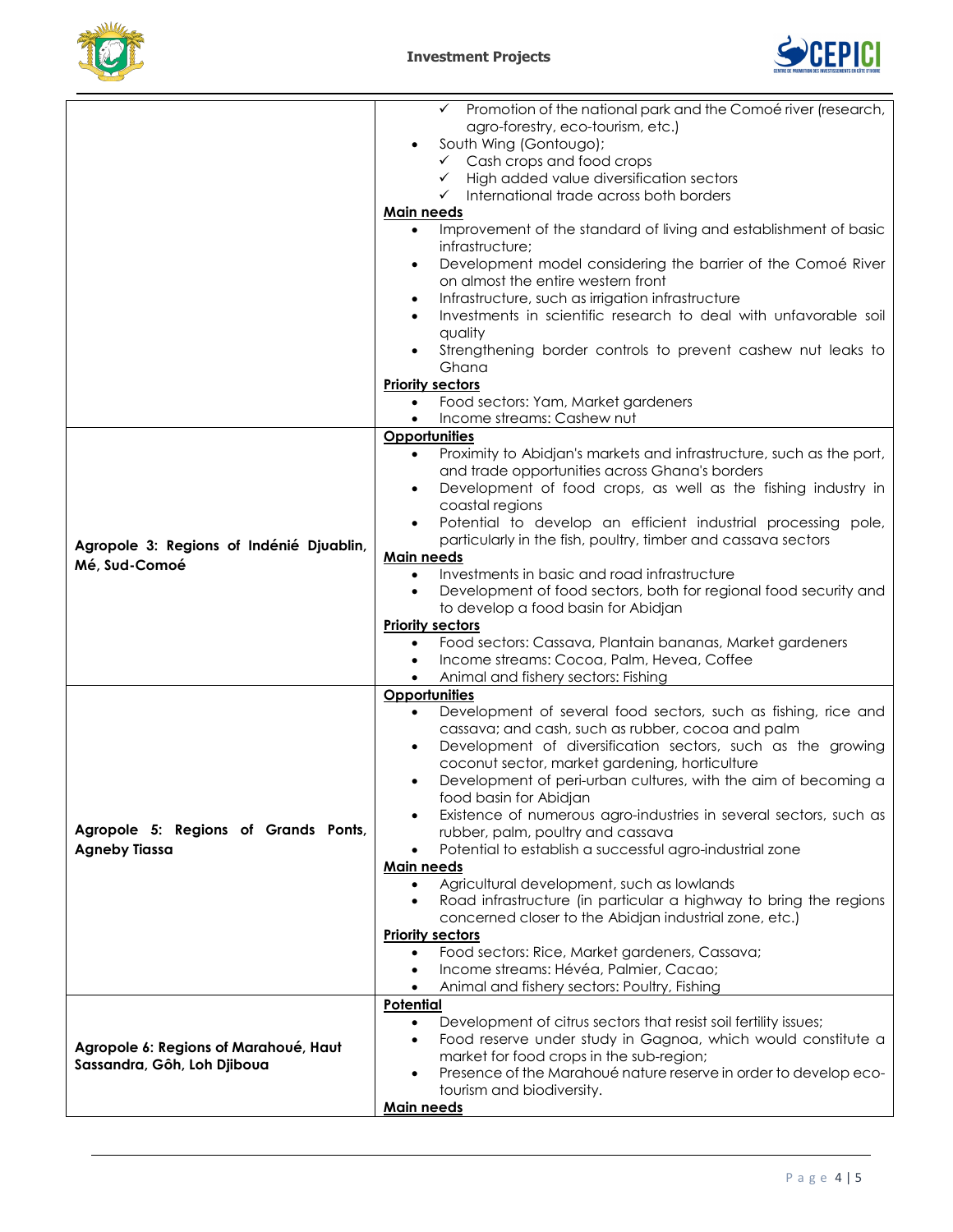



|                                                                       | Investment in the development of varieties resistant to drought, in<br>more research and processing infrastructures, as well as in scientific<br>research in order to face the problems of soil fertility.<br>Reconstruction of the forest area of Foro;<br>Additional road infrastructure to open up the eastern regions<br>$\bullet$<br><b>Priority sectors</b><br>Food sectors: Rice, yam, cassava;<br>$\bullet$<br>Income streams: Cocoa, cashew nut                                                                                                                                                                                                                                                                                                                                                                                                                                  |
|-----------------------------------------------------------------------|-------------------------------------------------------------------------------------------------------------------------------------------------------------------------------------------------------------------------------------------------------------------------------------------------------------------------------------------------------------------------------------------------------------------------------------------------------------------------------------------------------------------------------------------------------------------------------------------------------------------------------------------------------------------------------------------------------------------------------------------------------------------------------------------------------------------------------------------------------------------------------------------|
|                                                                       | <b>Potential</b>                                                                                                                                                                                                                                                                                                                                                                                                                                                                                                                                                                                                                                                                                                                                                                                                                                                                          |
| Agropole 7: Regions of San Pedro, Nawa<br>and Gbokle                  | Opportunity to develop the rice sectors;<br>$\bullet$<br>Current development of the fishing industry, thanks to the ongoing<br>$\bullet$<br>improvement in the levels of organization, training and<br>infrastructure<br>Development of an efficient palm processing industry through a<br>$\bullet$<br>national strategy aimed at attracting palm processing units<br>through a national strategy aimed at attracting palm processing<br>units to the West<br>Promotion of the Taï park, through the development of eco-<br>tourism and biodiversity;<br>Development of international trade across borders with Liberia<br>$\bullet$                                                                                                                                                                                                                                                     |
|                                                                       | Main needs                                                                                                                                                                                                                                                                                                                                                                                                                                                                                                                                                                                                                                                                                                                                                                                                                                                                                |
|                                                                       | Investment in basic infrastructure;<br>$\bullet$<br>Investments in scientific research to address soil fertility problems<br>$\bullet$<br><b>Priority sectors</b>                                                                                                                                                                                                                                                                                                                                                                                                                                                                                                                                                                                                                                                                                                                         |
|                                                                       | Food sectors: Rice, Plantain Banana, Cassava;<br>$\bullet$                                                                                                                                                                                                                                                                                                                                                                                                                                                                                                                                                                                                                                                                                                                                                                                                                                |
|                                                                       | Income streams: Cocoa, Hevea, Palm, Coffee;<br>$\bullet$                                                                                                                                                                                                                                                                                                                                                                                                                                                                                                                                                                                                                                                                                                                                                                                                                                  |
|                                                                       | Animal and fishery sectors: Fishing                                                                                                                                                                                                                                                                                                                                                                                                                                                                                                                                                                                                                                                                                                                                                                                                                                                       |
|                                                                       | <b>Potential</b>                                                                                                                                                                                                                                                                                                                                                                                                                                                                                                                                                                                                                                                                                                                                                                                                                                                                          |
| Agropole 8: Regions of Bafing,<br>Worodougou, Kabadougou, Folon, Bere | Development of international trade across borders with Guinea<br>and Mali<br>Development of several sectors, such as soybean and rice crops,<br>to enhance the availability of flooded plains;<br>Establishment of a successful corn processing industry<br>$\bullet$<br><b>Main needs</b><br>Investments in scientific research, in order to face the severe<br>climatic problems of the area<br><b>Priority sectors</b><br>Food sectors: Rice, Soybeans;<br>$\bullet$<br>Income streams: Cashew, Cotton                                                                                                                                                                                                                                                                                                                                                                                 |
|                                                                       | Potential                                                                                                                                                                                                                                                                                                                                                                                                                                                                                                                                                                                                                                                                                                                                                                                                                                                                                 |
| Agropole 9:<br>Regions of Tonkpi, Guemon, Cavally                     | Development of the coffee-terroir sector in Man<br>and<br>$\bullet$<br>establishment of a regional label<br>Strengthening of Guémon's position as the main hub for cassava<br>$\bullet$<br>(raw and processed) and its local palm oil at the national and sub-<br>regional level (Mali, Burkina Faso, Guinea in particular)<br>Development of fish farming, based on the existing fry station<br>$\bullet$<br>Promotion of the Mont Sangbé National Park in order to develop<br>eco-tourism and biodiversity<br>Development of international trade across dual borders with<br>Liberia and Guinea<br><b>Main needs</b><br>Development of chains, by setting up programs adapted to the<br>$\bullet$<br>mountainous landscape<br><b>Priority sectors</b><br>Food sectors: Rice<br>$\bullet$<br>Income streams: Coffee, Cocoa<br>$\bullet$<br>Animal and fishery sectors: Fish farming<br>٠ |
| <b>EXPECTED RESULTS</b>                                               |                                                                                                                                                                                                                                                                                                                                                                                                                                                                                                                                                                                                                                                                                                                                                                                                                                                                                           |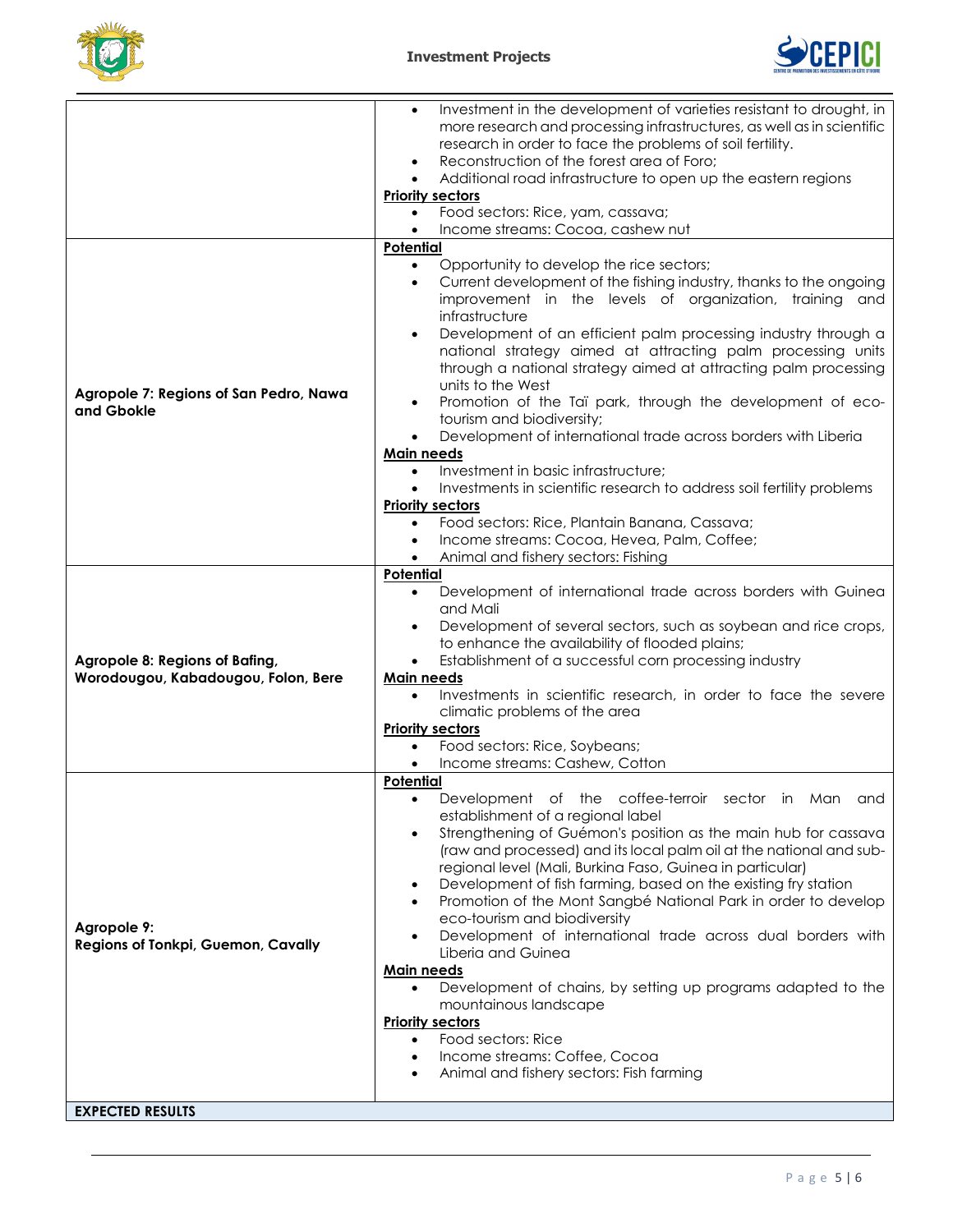



- A localized agro-sylvo-pastoral and fishery transformation strategy considering the realities of the territories is put in place;
- Areas focused on the basis of priority sectors at national and local level are defined;
- A concentration of facilities and services relevant to the agricultural sectors in each of the defined areas is obtained;<br>- A strong involvement of the private sector and local communities is observed;
- A strong involvement of the private sector and local communities is observed;
- An approach consistent with that defined for competitive economic poles at the national level is developed.

| <b>COST AND DURATION OF THE PROJECT</b> |                                                                                                                                                                                                                                                                  |                                                                                                                                         |
|-----------------------------------------|------------------------------------------------------------------------------------------------------------------------------------------------------------------------------------------------------------------------------------------------------------------|-----------------------------------------------------------------------------------------------------------------------------------------|
| Estimated cost of the project           | 172,500,000,000 FCFA per<br>agropole, or 1,207,500,000,000<br>FCFA for the total                                                                                                                                                                                 | Around 300 Million US dollars per Agro-<br>pole, or 2.1 billion USD for the total<br>$(1 \text{ USD} = 575 \text{ FCFA})$               |
| <b>Project duration</b>                 |                                                                                                                                                                                                                                                                  |                                                                                                                                         |
| <b>Project location</b>                 | Agropole 2: Bounkani and Gontougo regions<br>Agropole 3: Regions of Indénié Djuablin, Mé, Sud-Comoé<br>Agropole 5: Regions of Grands Ponts, Agneby Tiassa<br>Agropole 7: Regions of San Pedro, Nawa and Gbokle<br>Agropole 9: Regions of Tonkpi, Guemon, Cavally | Agropole 6: Regions of Marahoué, Haut Sassandra, Gôh, Loh Djiboua<br>Agropole 8: Regions of Bafing, Worodougou, Kabadougou, Folon, Bere |
| Number of direct jobs forecast          |                                                                                                                                                                                                                                                                  |                                                                                                                                         |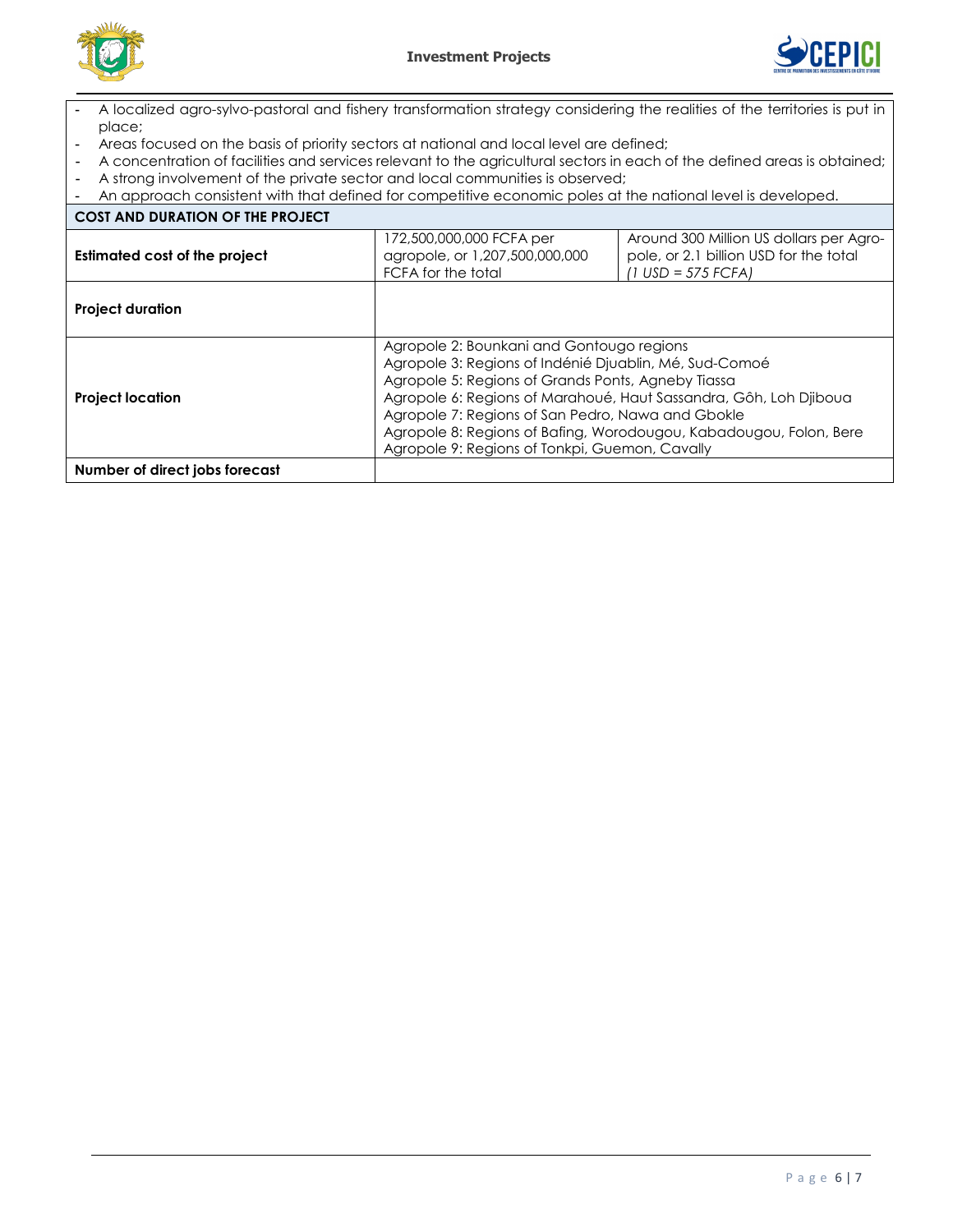



# <span id="page-6-0"></span>**THE COFFEE AND COCOA COUNCIL**

|                                                                                                                                                                                                                                                                                                                                                                                                                                                                                                                                                                                                      | 2. CONSTRUCTION OF COCOA STORAGE STORES IN ABIDJAN AND SAN PEDRO                                                                                                                                                                                                                                                                                                                                                                                                                                                                                                                                                                                                                                                           |
|------------------------------------------------------------------------------------------------------------------------------------------------------------------------------------------------------------------------------------------------------------------------------------------------------------------------------------------------------------------------------------------------------------------------------------------------------------------------------------------------------------------------------------------------------------------------------------------------------|----------------------------------------------------------------------------------------------------------------------------------------------------------------------------------------------------------------------------------------------------------------------------------------------------------------------------------------------------------------------------------------------------------------------------------------------------------------------------------------------------------------------------------------------------------------------------------------------------------------------------------------------------------------------------------------------------------------------------|
| <b>GENERAL</b>                                                                                                                                                                                                                                                                                                                                                                                                                                                                                                                                                                                       |                                                                                                                                                                                                                                                                                                                                                                                                                                                                                                                                                                                                                                                                                                                            |
| <b>CLIENT</b>                                                                                                                                                                                                                                                                                                                                                                                                                                                                                                                                                                                        | THE COFFEE CACAO COUNCIL                                                                                                                                                                                                                                                                                                                                                                                                                                                                                                                                                                                                                                                                                                   |
| <b>PROJECT CONDUCT STRUCTURE</b>                                                                                                                                                                                                                                                                                                                                                                                                                                                                                                                                                                     | <b>TRANSCAO-CI</b>                                                                                                                                                                                                                                                                                                                                                                                                                                                                                                                                                                                                                                                                                                         |
| <b>FOCAL POINT</b>                                                                                                                                                                                                                                                                                                                                                                                                                                                                                                                                                                                   | Name and first name: Mr. Théodore Konan Coulibaly<br>Title: Managing Director of Transcao-CI<br>Telephone :+225 0707028787<br>E-mail: theodore@transcao.ci                                                                                                                                                                                                                                                                                                                                                                                                                                                                                                                                                                 |
| <b>BACKGROUND AND RATIONALE</b>                                                                                                                                                                                                                                                                                                                                                                                                                                                                                                                                                                      |                                                                                                                                                                                                                                                                                                                                                                                                                                                                                                                                                                                                                                                                                                                            |
| day (source World Bank).<br>international prices by the Council of Coffee-Cocoa.                                                                                                                                                                                                                                                                                                                                                                                                                                                                                                                     | Cocoa is the most important cash crop in Côte d'Ivoire, of which it is the world's largest producer with more than 43% of<br>the world supply. However, more than half of the producers of this crop live below the poverty line on less than \$1.2 per<br>This project is in line with the desire of the highest Ivorian authorities to work for a fair remuneration for agricultural products<br>to remedy this situation. It aims to achieve better control of the production offer through the construction of two storage<br>warehouses totaling 500,000 tons in Abidjan and San Pédro which should facilitate sales operations on the market at                                                                      |
| The assets that militate in favor of this project are listed below:<br>The chocolate market enjoys continued growth.<br>j-<br>ii-<br>The international market cannot do without 500,000 tons of cocoa.<br>iii-<br>İV-<br>$V -$<br>Coffee obeys the same rules as cocoa so the outlook is the same.<br>vi-                                                                                                                                                                                                                                                                                            | The volume of cocoa placed on the market is equal to that of crushed cocoa beans.<br>This volume represents a little less than 10% of the world supply, or more than a month of worldwide grinding.<br>The commitment of the Ivorian authorities to implement this strategy alongside their counterparts in Ghana, the<br>second largest cocoa producer in the world, accounting for more than 60% of the world supply.                                                                                                                                                                                                                                                                                                    |
| THE PROJECT'S OBJECTIVES                                                                                                                                                                                                                                                                                                                                                                                                                                                                                                                                                                             |                                                                                                                                                                                                                                                                                                                                                                                                                                                                                                                                                                                                                                                                                                                            |
| $\bullet$<br>$\bullet$<br>$\bullet$<br>of the coffee-cocoa sector;<br>$\bullet$<br>Make profits for the benefit of producers and the country;<br>Contribute to reducing the poverty of producers                                                                                                                                                                                                                                                                                                                                                                                                     | Acquire a storage capacity of 500,000 tons near the ports of San Pedro and Abidjan;<br>Be able to store cocoa for more than eight (08) months without deteriorating its quality;<br>Destock cocoa and coffee at the right time to sell them on the market for a profit. Resolutely subscribe to the<br>strategy of the State of Côte d'Ivoire which consists in promoting the products of its agriculture, particularly those<br>To be a leading local player for the supply of quality cocoa beans to international standards<br>Reduce the impact of fluctuating raw material prices through long-term storage;<br>Contribute to the development and promotion of the sector by providing better well-being to planters; |
| <b>PROJECT COMPONENTS</b>                                                                                                                                                                                                                                                                                                                                                                                                                                                                                                                                                                            |                                                                                                                                                                                                                                                                                                                                                                                                                                                                                                                                                                                                                                                                                                                            |
| The following works and installations will be carried out on each site:<br>A covered unloading platform;<br>1.<br>2.<br>A loading platform;<br>A bean shop;<br>3.<br>A storage store for processed beans;<br>4.<br>5.<br>A baggage room;<br>A machine maintenance workshop;<br>6.<br>Covered parking for gear;<br>7.<br>A machine maintenance workshop;<br>8.<br>A spare parts store;<br>9.<br>10. A laboratory;<br>11. An administrative building;<br>12. A plant for cleaning, drying and packaging cocoa beans;<br>13. A generator set covering the needs of the site;<br>14. A gas storage tank; |                                                                                                                                                                                                                                                                                                                                                                                                                                                                                                                                                                                                                                                                                                                            |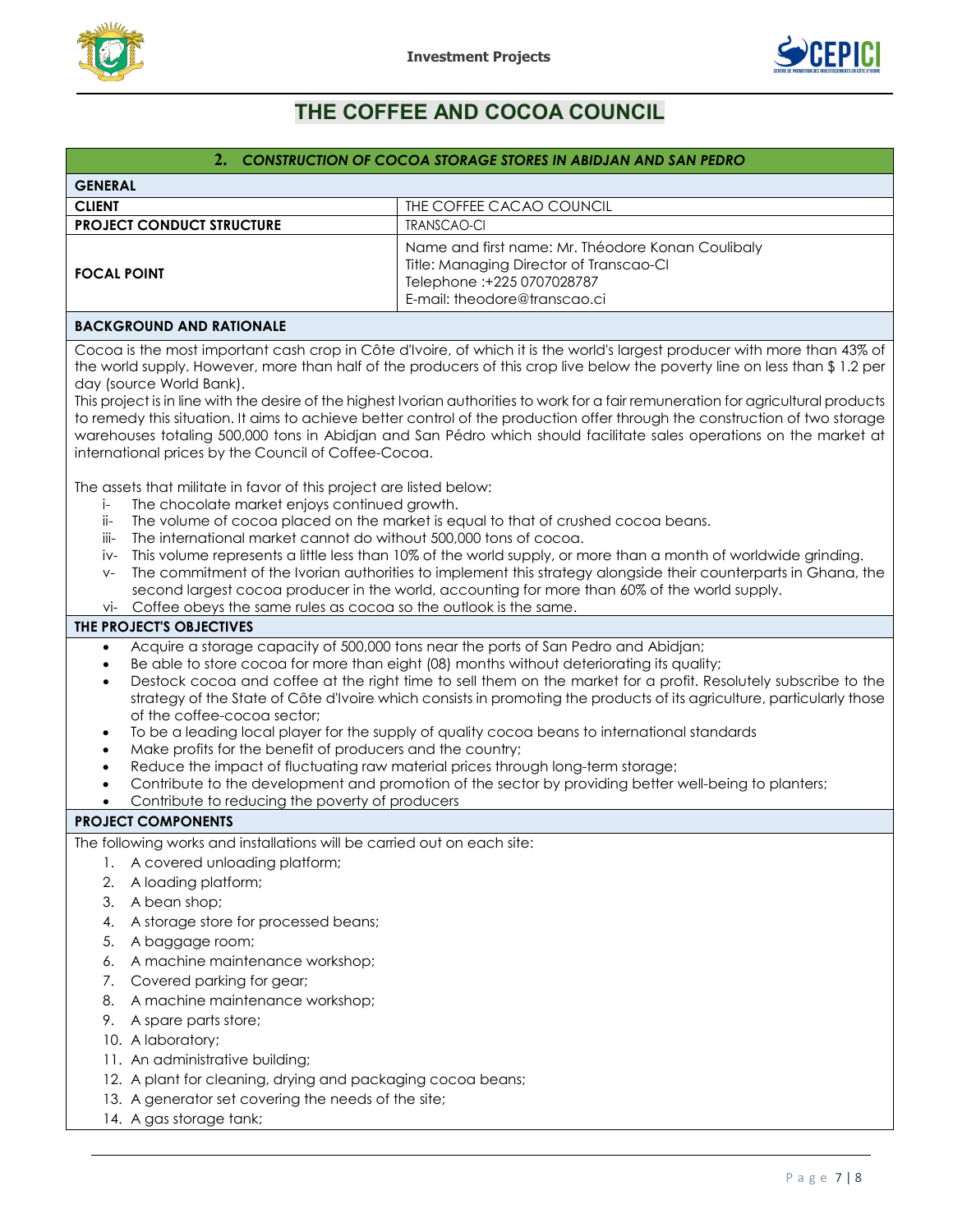



15. A fuel tank;

- 16. A water tank;
- 17. A social services building (infirmary, canteen, cloakroom)
- 18. Two weighbridges.

## **EXPECTED RESULTS**

- The Café-Cacao Council has acquired a storage capacity of 500,000 tons near the ports of San Pedro and Abidjan;
- The Café-Cacao Council is able to store cocoa for more than eight (08) months without deteriorating its quality;
- The Coffee-Cacao Council can destock cocoa and coffee when the time is right to sell them on the market for a profit.

## **COST AND DURATION OF THE PROJECT**

| <b>Estimated cost of the project</b> | 86,073,925,000 FCFA | Or 149,693,783 USD<br>$(1 \text{ USD} = 575 \text{ FCFA})$ |
|--------------------------------------|---------------------|------------------------------------------------------------|

|                                                    | <b>FORECAST COSTS</b>              |           |             |  |  |
|----------------------------------------------------|------------------------------------|-----------|-------------|--|--|
|                                                    | <b>FCFA</b>                        |           | <b>USD</b>  |  |  |
| 5,987,800,000<br>General                           |                                    |           | 10 413 565  |  |  |
| Civil engineering                                  | 10,910,500,000                     |           | 18 974 783  |  |  |
| <b>Buildings</b>                                   | 42,536,867,000                     |           | 73 977 160  |  |  |
| Security                                           | 1,300,000,000                      |           | 2,260,870   |  |  |
| Factory                                            | 5,049,400,000                      |           | 8781565     |  |  |
| Assembly                                           | 1,365,866,000                      |           | 2,375,419   |  |  |
| Spare parts                                        | 173,333,000                        |           | 301,449     |  |  |
| Operations support                                 | 201,760,000                        |           | 350 887     |  |  |
| Hermetic storage under inert gas                   | 7,470,667,000                      |           | 12,992,464  |  |  |
| Bulk coffee storage and bagging                    | 780,000,000                        |           | 1,356,522   |  |  |
| Electricity, Utilities, Telephone<br>3,256,933,000 |                                    |           | 5 664 231   |  |  |
| Ways. Logistics                                    | 6,958,466,000                      |           | 12 101 680  |  |  |
| <b>Others</b>                                      | 82,333,000                         |           | 143 188     |  |  |
| <b>ESTIMATED BUDGET</b>                            | 86,073,925,000                     |           | 149 693 783 |  |  |
| <b>Project duration</b>                            |                                    | 24 months |             |  |  |
| <b>Project location</b>                            | San Pedro (Lower Sassandra region) |           |             |  |  |
| Number of direct jobs forecast                     |                                    | 500       |             |  |  |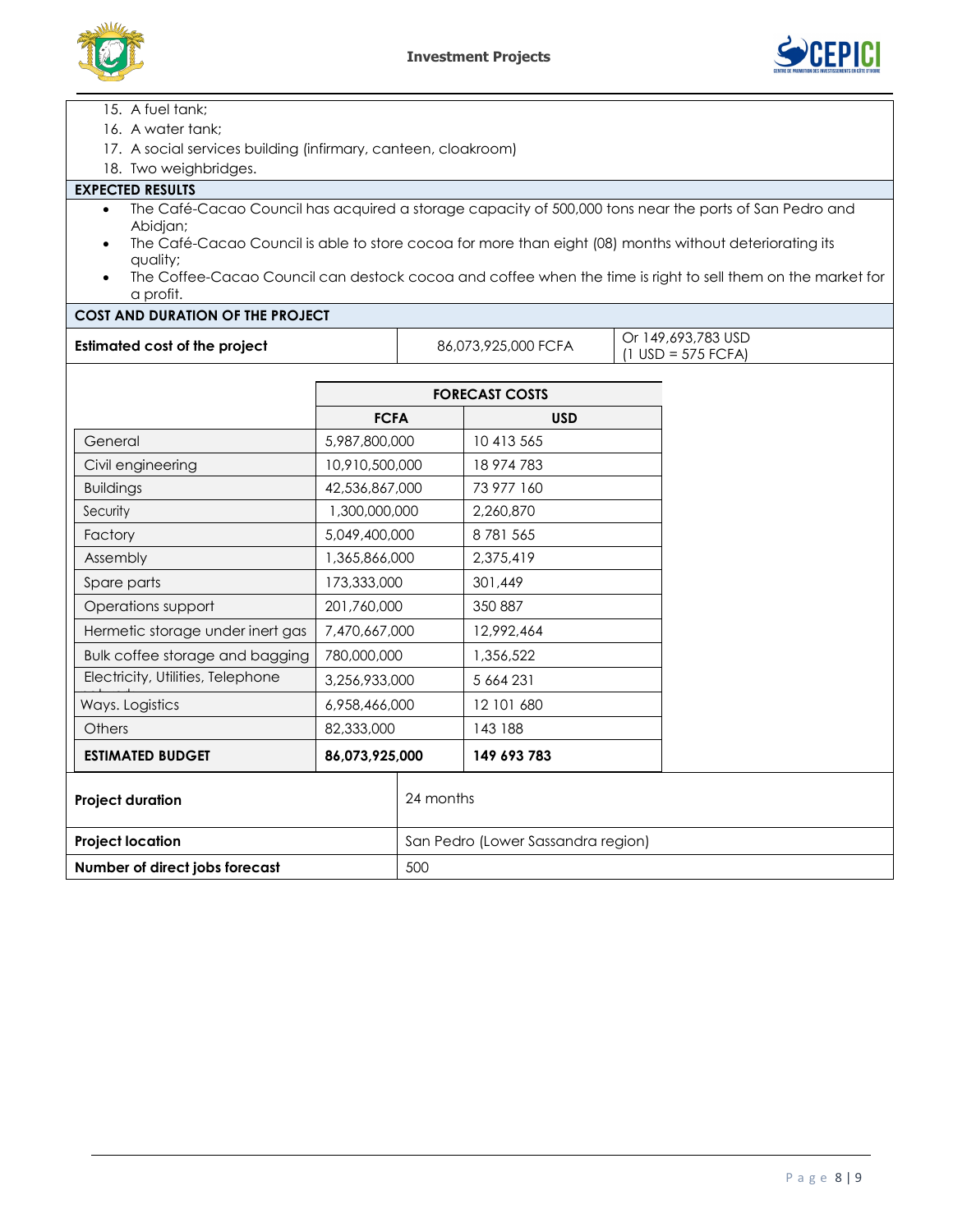



# **THE COFFEE AND COCOA COUNCIL**

#### **3.** *SEWEKE CRUSHING PLANT EXTENSION*

<span id="page-8-0"></span>

| <b>GENERAL</b>                                                                                                                                                                                                                                                                                                                                                                                                                                                                                                                                                                                                                                                                                                                                |                      |                                                                                                                                                            |  |
|-----------------------------------------------------------------------------------------------------------------------------------------------------------------------------------------------------------------------------------------------------------------------------------------------------------------------------------------------------------------------------------------------------------------------------------------------------------------------------------------------------------------------------------------------------------------------------------------------------------------------------------------------------------------------------------------------------------------------------------------------|----------------------|------------------------------------------------------------------------------------------------------------------------------------------------------------|--|
| <b>CLIENT</b>                                                                                                                                                                                                                                                                                                                                                                                                                                                                                                                                                                                                                                                                                                                                 |                      | THE COFFEE CACAO COUNCIL                                                                                                                                   |  |
| <b>PROJECT CONDUCT STRUCTURE</b>                                                                                                                                                                                                                                                                                                                                                                                                                                                                                                                                                                                                                                                                                                              | <b>TRANSCAO-CI</b>   |                                                                                                                                                            |  |
| <b>FOCAL POINT</b>                                                                                                                                                                                                                                                                                                                                                                                                                                                                                                                                                                                                                                                                                                                            |                      | Name and first name: Mr. Théodore Konan Coulibaly<br>Title: Managing Director of Transcao-CI<br>Telephone: +225 0707028787<br>E-mail: theodore@transcao.ci |  |
| <b>BACKGROUND AND RATIONALE</b>                                                                                                                                                                                                                                                                                                                                                                                                                                                                                                                                                                                                                                                                                                               |                      |                                                                                                                                                            |  |
| After the creation of TRANSCAO-CI by the Café Cacao Council in February 2019 and the takeover of the ex-Choco Ivoire<br>factory on the same date, the 1st phase of investments to restore the production tool and define a recipe cocoa mass<br>in accordance with international standards and salable on all markets has been achieved; which was not the case with<br>the old factory. After a year and a half of operation, the current production capacity is now saturated.                                                                                                                                                                                                                                                              |                      |                                                                                                                                                            |  |
| The current situation of the plant is in fact as follows:<br>a) Current grinding capacity 4t / h of cocoa beans, i.e. 28,000t / year after deduction of downtime due to<br>maintenance and adjustments. This tonnage is impossible to achieve given certain bottlenecks;<br>Only one type of processed product offered on the market: cocoa mass;<br>b)<br>Disabling lack of storage stores (beans, packaging, spare parts, consumables, Lab and hygiene products)<br>$\circ$<br>Factors limiting operations: no wharf or potting awning which poses problems of infestation and stopping the<br>d)<br>stuffing of containers in rainy weather, no means of rapid solidification of packaged products,<br>Lack of remanufacturing unit.<br>e) |                      |                                                                                                                                                            |  |
| THE PROJECT'S OBJECTIVES                                                                                                                                                                                                                                                                                                                                                                                                                                                                                                                                                                                                                                                                                                                      |                      |                                                                                                                                                            |  |
| 1. Optimize the existing to reach maximum capacity,<br>Install a 2nd earth line,<br>2.<br>3.<br>Build a butter and powder production plant to offer products of greater added value to the international<br>market.                                                                                                                                                                                                                                                                                                                                                                                                                                                                                                                           |                      |                                                                                                                                                            |  |
| <b>PROJECT COMPONENTS</b>                                                                                                                                                                                                                                                                                                                                                                                                                                                                                                                                                                                                                                                                                                                     |                      |                                                                                                                                                            |  |
| Installation of a second line of the same capacity in the spaces planned to increase the cocoa breaking<br>1.                                                                                                                                                                                                                                                                                                                                                                                                                                                                                                                                                                                                                                 |                      |                                                                                                                                                            |  |
| capacity to 50,000 t / year;                                                                                                                                                                                                                                                                                                                                                                                                                                                                                                                                                                                                                                                                                                                  |                      |                                                                                                                                                            |  |
| Modernization of bean engagement by creating buffer silos offering mixing possibilities through automated,<br>2.<br>simple and efficient operations;                                                                                                                                                                                                                                                                                                                                                                                                                                                                                                                                                                                          |                      |                                                                                                                                                            |  |
| Creation of a butter deodorization plant;<br>3.                                                                                                                                                                                                                                                                                                                                                                                                                                                                                                                                                                                                                                                                                               |                      |                                                                                                                                                            |  |
| Correction of the current handicaps of storage, packing, reworking and packaging of the product;<br>4.                                                                                                                                                                                                                                                                                                                                                                                                                                                                                                                                                                                                                                        |                      |                                                                                                                                                            |  |
| Compliance of the laboratory and construction of a wastewater treatment plant<br>5.                                                                                                                                                                                                                                                                                                                                                                                                                                                                                                                                                                                                                                                           |                      |                                                                                                                                                            |  |
| Reinforcement of fire safety.<br>6.                                                                                                                                                                                                                                                                                                                                                                                                                                                                                                                                                                                                                                                                                                           |                      |                                                                                                                                                            |  |
| <b>EXPECTED RESULTS</b>                                                                                                                                                                                                                                                                                                                                                                                                                                                                                                                                                                                                                                                                                                                       |                      |                                                                                                                                                            |  |
| a) Grinding objectives                                                                                                                                                                                                                                                                                                                                                                                                                                                                                                                                                                                                                                                                                                                        |                      |                                                                                                                                                            |  |
| MASSES                                                                                                                                                                                                                                                                                                                                                                                                                                                                                                                                                                                                                                                                                                                                        |                      | <b>Butter and powder</b>                                                                                                                                   |  |
|                                                                                                                                                                                                                                                                                                                                                                                                                                                                                                                                                                                                                                                                                                                                               | (in bean equivalent) | (in bean equivalent)                                                                                                                                       |  |
| <b>TODAY</b>                                                                                                                                                                                                                                                                                                                                                                                                                                                                                                                                                                                                                                                                                                                                  | 20,000 t / year      | 0                                                                                                                                                          |  |
| AFTER COMPLETION OF THE PROJECT                                                                                                                                                                                                                                                                                                                                                                                                                                                                                                                                                                                                                                                                                                               | 30,000 t / year      | 20,000 t / year                                                                                                                                            |  |

#### **b) Return on investment**

Return on investment estimated at 07 years, based on current market prices and ratios

#### **COST AND DURATION OF THE PROJECT**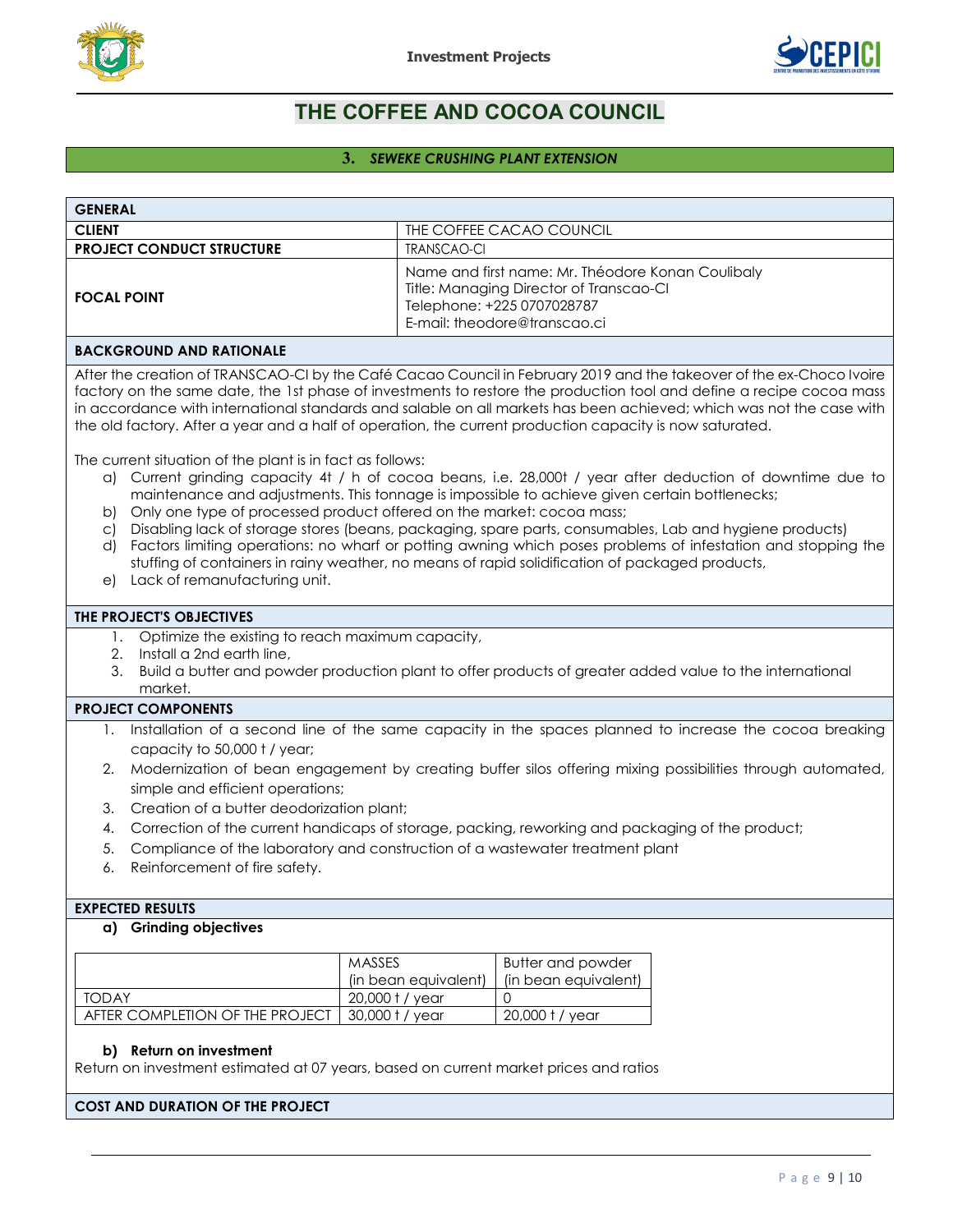



| <b>Estimated cost of the project</b> | 30,014,400,000 FCFA   |                                    | Or 52,198,957 USD<br>$(1$ USD = 575 FCFA) |  |  |
|--------------------------------------|-----------------------|------------------------------------|-------------------------------------------|--|--|
|                                      | <b>FORECAST COSTS</b> |                                    |                                           |  |  |
|                                      |                       | <b>FCFA</b><br><b>USD</b>          |                                           |  |  |
| General                              | 819,975,000           |                                    | 1,426,043                                 |  |  |
| Optimization                         |                       | 2,060,500,000                      | 3,583,478                                 |  |  |
| Packaging plant and bean store       |                       | 2,015,000,000                      | 3 504 348                                 |  |  |
| Civil engineering                    |                       | 1,878,500,000                      | 3,266,957                                 |  |  |
| <b>Buildings</b>                     |                       | 1,404,000,000                      | 2,441,739                                 |  |  |
| Production equipment                 |                       | 18,395,000,000                     | 31 991 304                                |  |  |
| <b>Utilities</b>                     | 554,385,000           |                                    | 964,148                                   |  |  |
| electricity                          | 793,390,000           |                                    | 1,379,809                                 |  |  |
| Assembly, installation, assembly     |                       | 1,239,550,000                      | 2 155 739                                 |  |  |
| Logistics                            | 594 100,000           |                                    | 1,033,217                                 |  |  |
| Laboratory                           | 195,000,000           |                                    | 339,130                                   |  |  |
| Reception (Commissioning)            | 65,000,000            |                                    | 113,043                                   |  |  |
| <b>TOTAL BUDGET HT</b>               |                       | 30,014,400,000                     | 52 198 957                                |  |  |
| <b>Project duration</b>              |                       | 24 months                          |                                           |  |  |
| <b>Project location</b>              |                       | San Pedro (Lower Sassandra region) |                                           |  |  |
| Number of direct jobs forecast       |                       | 100                                |                                           |  |  |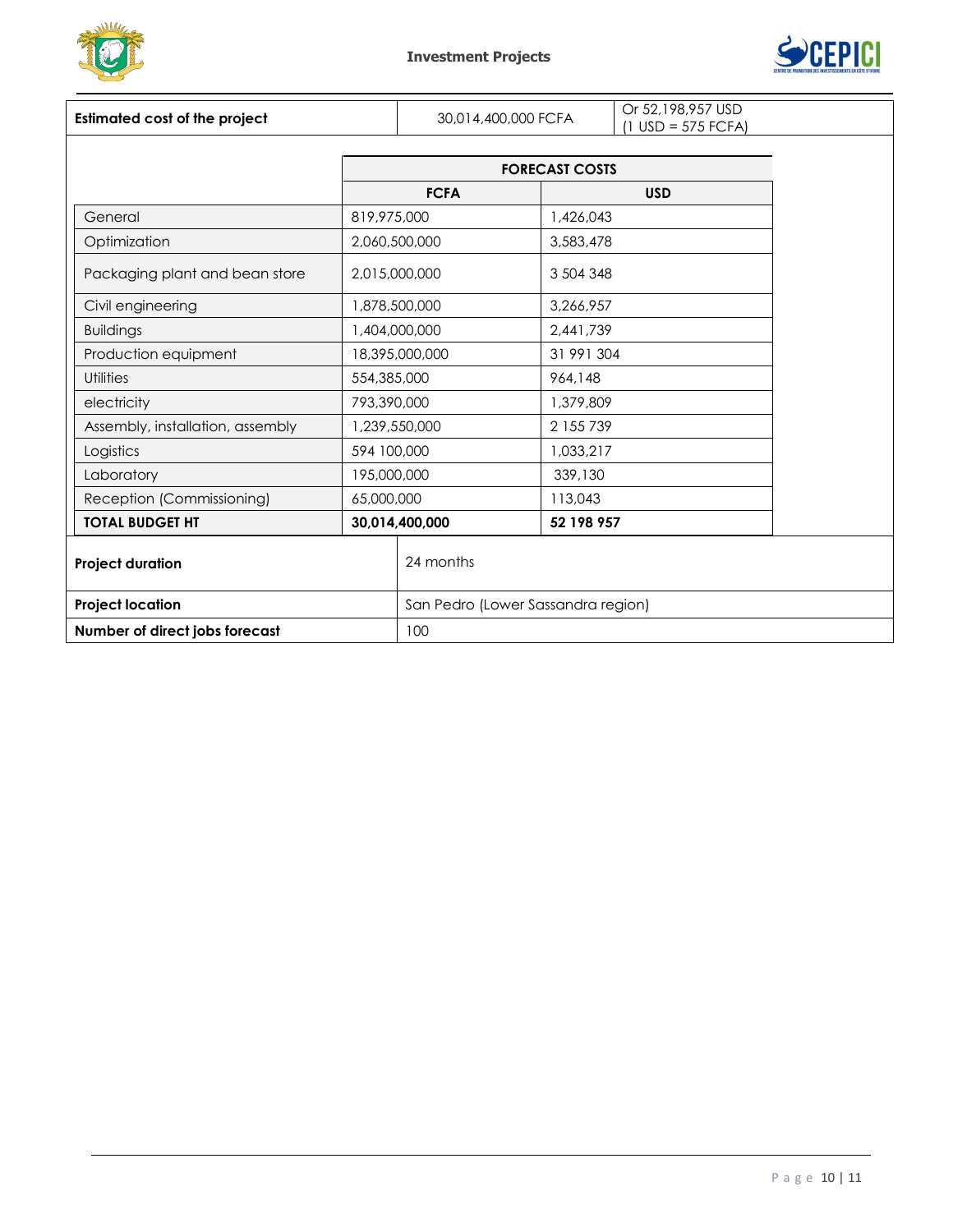



# <span id="page-10-0"></span>**THE COTTON AND CASHEW COUNCIL**

# **4.** *DEVELOPMENT OF CASE PROCESSING AND EXPORT POLES* **GENERAL CLIENT Ministry of State, Ministry of Agriculture and Rural Development. PROJECT CONDUCT STRUCTURE** | Cotton and Cashew Council **BACKGROUND AND RATIONALE**

Côte d'Ivoire, the world leader in cashew nuts, is having "its best marketing campaign" in 2021. In 2021, gross cashew production reached one million tons - against 850,000 in 2019 - according to official figures. But only 10% of this production was processed on site.

Raw cashew nuts are today mainly exported to India, Vietnam and Brazil, which are home to processing industries before reaching the main consuming countries: India, the United States, the European Union, China, the United Arab Emirates and Australia.

Cashew nuts undergo a manufacturing process that has hitherto been fairly traditional, which consists of boiling and drying the nuts in order to break the shell, loosen the seed and remove part of the acid from the shell by sweating. Afterwards, tens of millions of nuts are cut at the intersection of the two hemispheres, before being placed in an oven at 65 ° in order to roast them.

Côte d'Ivoire, which has nearly 250,000 producers grouped together in around twenty cooperatives, aims to achieve a transformation rate of its gross cashew production of 50% by 2025.

The kernel of the cashew nut is now sold more expensive than cocoa, is used in cooking and in cosmetics, while the resin contained in its shell lends itself to various industrial uses, in particular in the braking systems of planes.

The Cashew Processing and Export Hub Development Project is in line with the vision of His Excellency the President of the Republic of Côte d'Ivoire, which is to achieve 70% cocoa processing rate at the horizon 2030, and bring the vast majority of producers into the middle class.

| THE PROJECT'S OBJECTIVES                                                                         |                                                                                                                    |                                                                                                                |                                                                                                                         |  |
|--------------------------------------------------------------------------------------------------|--------------------------------------------------------------------------------------------------------------------|----------------------------------------------------------------------------------------------------------------|-------------------------------------------------------------------------------------------------------------------------|--|
| Increase the cashew processing rate from 7% to 70% for a production of > 1MT of raw nuts in 2030 |                                                                                                                    |                                                                                                                |                                                                                                                         |  |
|                                                                                                  | Allow the integration of all players in the transformation growth plan                                             |                                                                                                                |                                                                                                                         |  |
| <b>PROJECT COMPONENTS</b>                                                                        |                                                                                                                    |                                                                                                                |                                                                                                                         |  |
|                                                                                                  |                                                                                                                    |                                                                                                                |                                                                                                                         |  |
|                                                                                                  |                                                                                                                    |                                                                                                                | 1. Support and strengthening of the 4 agro-industrial poles provided for by the PPCA1 and establishment of an           |  |
|                                                                                                  |                                                                                                                    | international export hub: Ramping up of 4 existing agro-industrial clusters:                                   |                                                                                                                         |  |
|                                                                                                  |                                                                                                                    | 2. Creation of 1 export hub in the port area of Abidjan with a strong value proposition for industrial groups: |                                                                                                                         |  |
|                                                                                                  |                                                                                                                    |                                                                                                                | 3. Integration of all the actors of the value chain to guarantee the competitiveness of the sector and the reduction of |  |
| poverty                                                                                          |                                                                                                                    |                                                                                                                |                                                                                                                         |  |
| <b>EXPECTED RESULTS</b>                                                                          |                                                                                                                    |                                                                                                                |                                                                                                                         |  |
|                                                                                                  |                                                                                                                    | Achieve a cashew transformation rate: 70% more by 2030                                                         |                                                                                                                         |  |
| Additional income from processing: 770 Million USD                                               |                                                                                                                    |                                                                                                                |                                                                                                                         |  |
| <b>COST AND DURATION OF THE PROJECT</b>                                                          |                                                                                                                    |                                                                                                                |                                                                                                                         |  |
| <b>Estimated cost of the project</b>                                                             |                                                                                                                    | 154 to 236.5 Billion FCFA                                                                                      | Or 280 to 430 Million USD                                                                                               |  |
|                                                                                                  | ٠                                                                                                                  |                                                                                                                | Alignment with project design - services, industry and governance of the hub (2 years)                                  |  |
|                                                                                                  | $\bullet$                                                                                                          |                                                                                                                | Communication on the opportunities for setting up the hub and agro-industrial poles (4 years)                           |  |
| Acquisition and development of the hub (1.5 years)<br>٠                                          |                                                                                                                    |                                                                                                                |                                                                                                                         |  |
|                                                                                                  | <b>Project duration</b><br>Upgrade of logistics infrastructure for export - policy review (1.5 years)<br>$\bullet$ |                                                                                                                |                                                                                                                         |  |
|                                                                                                  | ٠                                                                                                                  |                                                                                                                | Attraction of additional services (eg, financing) and commissioning of the hub (1.5 years)                              |  |
| Definition of key performance monitoring mechanisms (1.5 years)                                  |                                                                                                                    |                                                                                                                |                                                                                                                         |  |
| <b>Project location</b>                                                                          | Abidjan and interior of the country                                                                                |                                                                                                                |                                                                                                                         |  |
| Number of direct<br>jobs forecast                                                                |                                                                                                                    | 30,000 to 50,000 jobs by 2030                                                                                  |                                                                                                                         |  |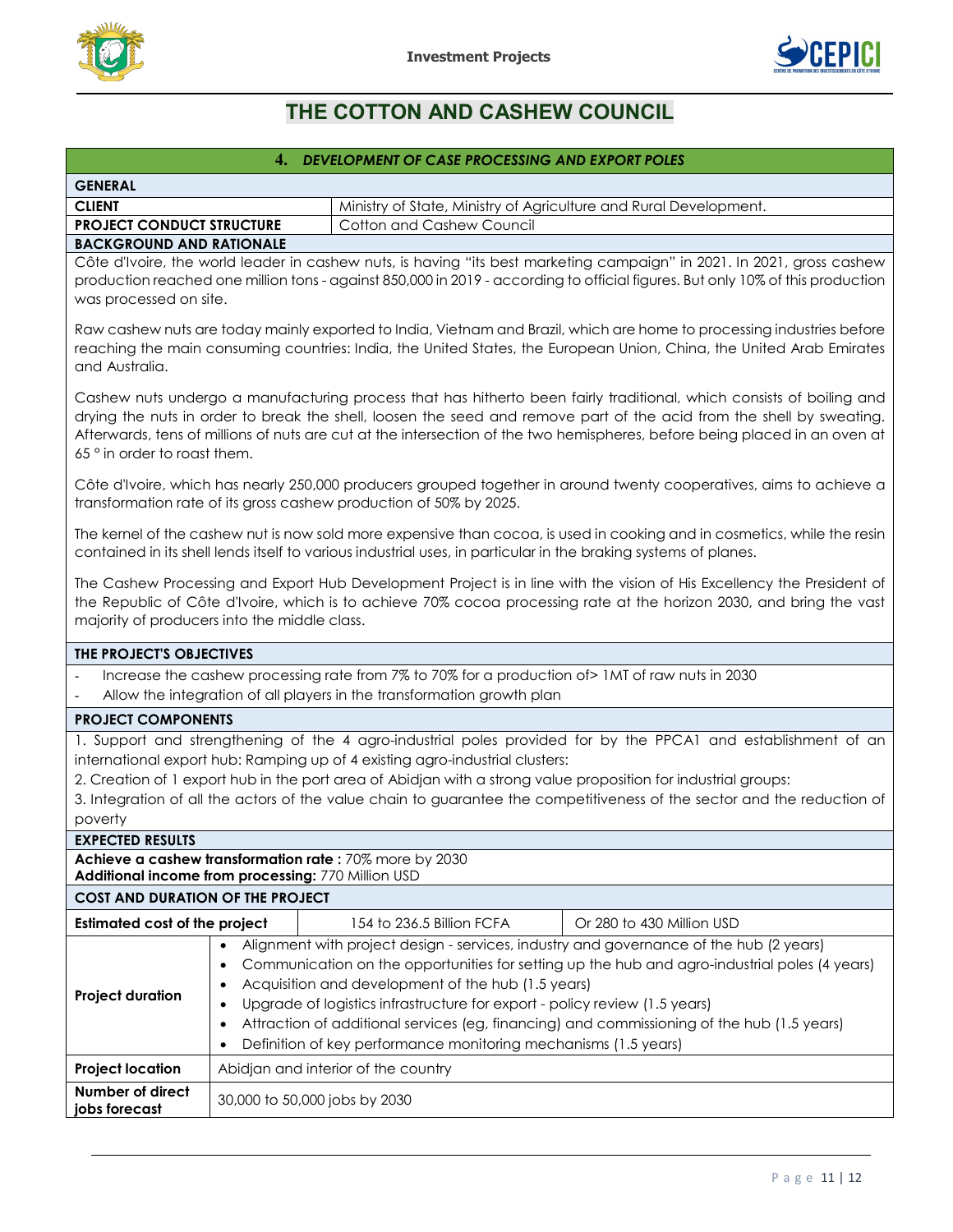



# **THE COTTON AND CASHEW COUNCIL**

# **5.** *REALIZATION OF CASHEW SHELL VALUATION CENTERS*

<span id="page-11-0"></span>

| <b>GENERAL</b>                                                                                                                                                                                                                                                                                                                                                                                                                                                                                                                                                                                                                                                                                                                                                                                                                                                                                                                                                                                                                                                                                                                                                                                                                                                                                                                                                                                                                                                                                                                                                                             |                                                                                                                                                             |  |  |
|--------------------------------------------------------------------------------------------------------------------------------------------------------------------------------------------------------------------------------------------------------------------------------------------------------------------------------------------------------------------------------------------------------------------------------------------------------------------------------------------------------------------------------------------------------------------------------------------------------------------------------------------------------------------------------------------------------------------------------------------------------------------------------------------------------------------------------------------------------------------------------------------------------------------------------------------------------------------------------------------------------------------------------------------------------------------------------------------------------------------------------------------------------------------------------------------------------------------------------------------------------------------------------------------------------------------------------------------------------------------------------------------------------------------------------------------------------------------------------------------------------------------------------------------------------------------------------------------|-------------------------------------------------------------------------------------------------------------------------------------------------------------|--|--|
| <b>CLIENT</b>                                                                                                                                                                                                                                                                                                                                                                                                                                                                                                                                                                                                                                                                                                                                                                                                                                                                                                                                                                                                                                                                                                                                                                                                                                                                                                                                                                                                                                                                                                                                                                              | COTTON AND CASHEW COUNCIL (CCA)                                                                                                                             |  |  |
| <b>PROJECT CONDUCT STRUCTURE</b>                                                                                                                                                                                                                                                                                                                                                                                                                                                                                                                                                                                                                                                                                                                                                                                                                                                                                                                                                                                                                                                                                                                                                                                                                                                                                                                                                                                                                                                                                                                                                           | CITA in collaboration with HO CHI MINH- UNIVERSITY (VIETNAM)                                                                                                |  |  |
| <b>FOCAL POINT</b><br><b>CITA</b>                                                                                                                                                                                                                                                                                                                                                                                                                                                                                                                                                                                                                                                                                                                                                                                                                                                                                                                                                                                                                                                                                                                                                                                                                                                                                                                                                                                                                                                                                                                                                          |                                                                                                                                                             |  |  |
| <b>CONTREXT AND JUSTIFICATION OF THE PROJECT</b>                                                                                                                                                                                                                                                                                                                                                                                                                                                                                                                                                                                                                                                                                                                                                                                                                                                                                                                                                                                                                                                                                                                                                                                                                                                                                                                                                                                                                                                                                                                                           |                                                                                                                                                             |  |  |
| The world's leading producer and exporter of raw cashew nuts with more than 950,000 tons in 2021, Côte d'Ivoire is the<br>4th country in the world in terms of processing this product. The transformation rate increased from 6% in 2016 to 14% in<br>2021, showing the dynamism of the sector inspired by the sectoral policy led by Côte d'Ivoire in this sector.<br>Thus Côte d'Ivoire is becoming an important pole in the cashew industry with a total of 41 industrial units, a good part of<br>which have been installed from 2019 thanks to the incentives taken by the Ivorian Government. The total installed<br>capacity is 350,000 tons. The volume of processed cashew nuts reached 135,000 tons in 2021, which generates around<br>100,000 tons of cashew shells.<br>The management of the hulls constitutes a major constraint for processors, the CCA as well as the Ivorian Government,<br>because it poses a real environmental problem. In order to anticipate the environmental risks and take advantage of<br>the enormous possibilities for recycling this waste, the Cotton and Cashew Council plans to build Shell Recovery Centers<br>(CVC) in several cashew processing regions. in particular in Yamoussoukro, Abidjan and the 4 agro-industrial platforms<br>dedicated to cashew nuts which are under construction in Bondoukou, Korhogo, Séguéla and Bouaké. The design and<br>installation phase of the first pilot HVAC is being carried out in the Yamoussoukro industrial zone and the 5 others will be<br>carried out according to the model developed. |                                                                                                                                                             |  |  |
| <b>OBJECT OF THE PROJECT</b>                                                                                                                                                                                                                                                                                                                                                                                                                                                                                                                                                                                                                                                                                                                                                                                                                                                                                                                                                                                                                                                                                                                                                                                                                                                                                                                                                                                                                                                                                                                                                               |                                                                                                                                                             |  |  |
| nuts in CNSL and the residues into fuels and fertilizers.                                                                                                                                                                                                                                                                                                                                                                                                                                                                                                                                                                                                                                                                                                                                                                                                                                                                                                                                                                                                                                                                                                                                                                                                                                                                                                                                                                                                                                                                                                                                  | The project to install Cashew Shells Valorization Centers aims to recycle the shells generated by the processing of cashew                                  |  |  |
| <b>PROJECT COMPONENT</b>                                                                                                                                                                                                                                                                                                                                                                                                                                                                                                                                                                                                                                                                                                                                                                                                                                                                                                                                                                                                                                                                                                                                                                                                                                                                                                                                                                                                                                                                                                                                                                   |                                                                                                                                                             |  |  |
| Component 1: Extraction of CNSL (Cashew Nut Shell Liquid) from the hulls<br>Component 2: Valorization of hull residues (after extraction from the CNSL) into fuel for the production of electrical<br>$\blacksquare$<br>energy (Co-generation);<br>Component 3: Valorization of cockle residues in organic fertilizer for soil fertilization                                                                                                                                                                                                                                                                                                                                                                                                                                                                                                                                                                                                                                                                                                                                                                                                                                                                                                                                                                                                                                                                                                                                                                                                                                               |                                                                                                                                                             |  |  |
| <b>EXPECTED RESULTS - PROJECT IMPACT</b>                                                                                                                                                                                                                                                                                                                                                                                                                                                                                                                                                                                                                                                                                                                                                                                                                                                                                                                                                                                                                                                                                                                                                                                                                                                                                                                                                                                                                                                                                                                                                   |                                                                                                                                                             |  |  |
| At the end of the project, six (6) HVACs with a treatment capacity of at least 60,000 tons of hulls each are installed<br>and operational in the Yamoussoukro industrial zone, in Abidjan, Bondoukou, Korhogo, Séguéla, Bouaké.<br>In terms of impact, this project will solve the problems of hull management and the environment; to provide<br>additional income to processors, to supply energy to the area covered by the HVAC (1 MW) and to provide organic<br>fertilizer to producers as a replacement for chemical fertilizer                                                                                                                                                                                                                                                                                                                                                                                                                                                                                                                                                                                                                                                                                                                                                                                                                                                                                                                                                                                                                                                      |                                                                                                                                                             |  |  |
| <b>COST AND DURATION OF THE PROJECT</b>                                                                                                                                                                                                                                                                                                                                                                                                                                                                                                                                                                                                                                                                                                                                                                                                                                                                                                                                                                                                                                                                                                                                                                                                                                                                                                                                                                                                                                                                                                                                                    |                                                                                                                                                             |  |  |
| <b>Estimated cost of the project</b>                                                                                                                                                                                                                                                                                                                                                                                                                                                                                                                                                                                                                                                                                                                                                                                                                                                                                                                                                                                                                                                                                                                                                                                                                                                                                                                                                                                                                                                                                                                                                       | 11,157,273 USD<br>6 415 432 170 FCFA                                                                                                                        |  |  |
| The above amount is the unit cost of the project (for 1 HVAC of 60,000 tons of hulls). It considers construction works and<br>equipment. The cost of acquiring and installing the equipment represents around 20% of the overall cost.                                                                                                                                                                                                                                                                                                                                                                                                                                                                                                                                                                                                                                                                                                                                                                                                                                                                                                                                                                                                                                                                                                                                                                                                                                                                                                                                                     |                                                                                                                                                             |  |  |
| Project duration: the implementation of the project is scheduled for 1 year for the pilot phase of Yamoussoukro. The                                                                                                                                                                                                                                                                                                                                                                                                                                                                                                                                                                                                                                                                                                                                                                                                                                                                                                                                                                                                                                                                                                                                                                                                                                                                                                                                                                                                                                                                       |                                                                                                                                                             |  |  |
| other 5 will also be completed in 1 year                                                                                                                                                                                                                                                                                                                                                                                                                                                                                                                                                                                                                                                                                                                                                                                                                                                                                                                                                                                                                                                                                                                                                                                                                                                                                                                                                                                                                                                                                                                                                   |                                                                                                                                                             |  |  |
| Study - documents available                                                                                                                                                                                                                                                                                                                                                                                                                                                                                                                                                                                                                                                                                                                                                                                                                                                                                                                                                                                                                                                                                                                                                                                                                                                                                                                                                                                                                                                                                                                                                                | Design, construction and operation on a pilot basis of a cashew nut shells recovery<br>center (CVC) (for the treatment of shells and skins from processing) |  |  |
| <b>Project location</b>                                                                                                                                                                                                                                                                                                                                                                                                                                                                                                                                                                                                                                                                                                                                                                                                                                                                                                                                                                                                                                                                                                                                                                                                                                                                                                                                                                                                                                                                                                                                                                    | Yamoussoukro - Abidjan-Bondoukou-Korhogo-Séguéla-Bouaké                                                                                                     |  |  |
| <b>Profitability indication</b>                                                                                                                                                                                                                                                                                                                                                                                                                                                                                                                                                                                                                                                                                                                                                                                                                                                                                                                                                                                                                                                                                                                                                                                                                                                                                                                                                                                                                                                                                                                                                            | Not available                                                                                                                                               |  |  |
| Number of direct jobs forecast                                                                                                                                                                                                                                                                                                                                                                                                                                                                                                                                                                                                                                                                                                                                                                                                                                                                                                                                                                                                                                                                                                                                                                                                                                                                                                                                                                                                                                                                                                                                                             | 80 direct jobs created                                                                                                                                      |  |  |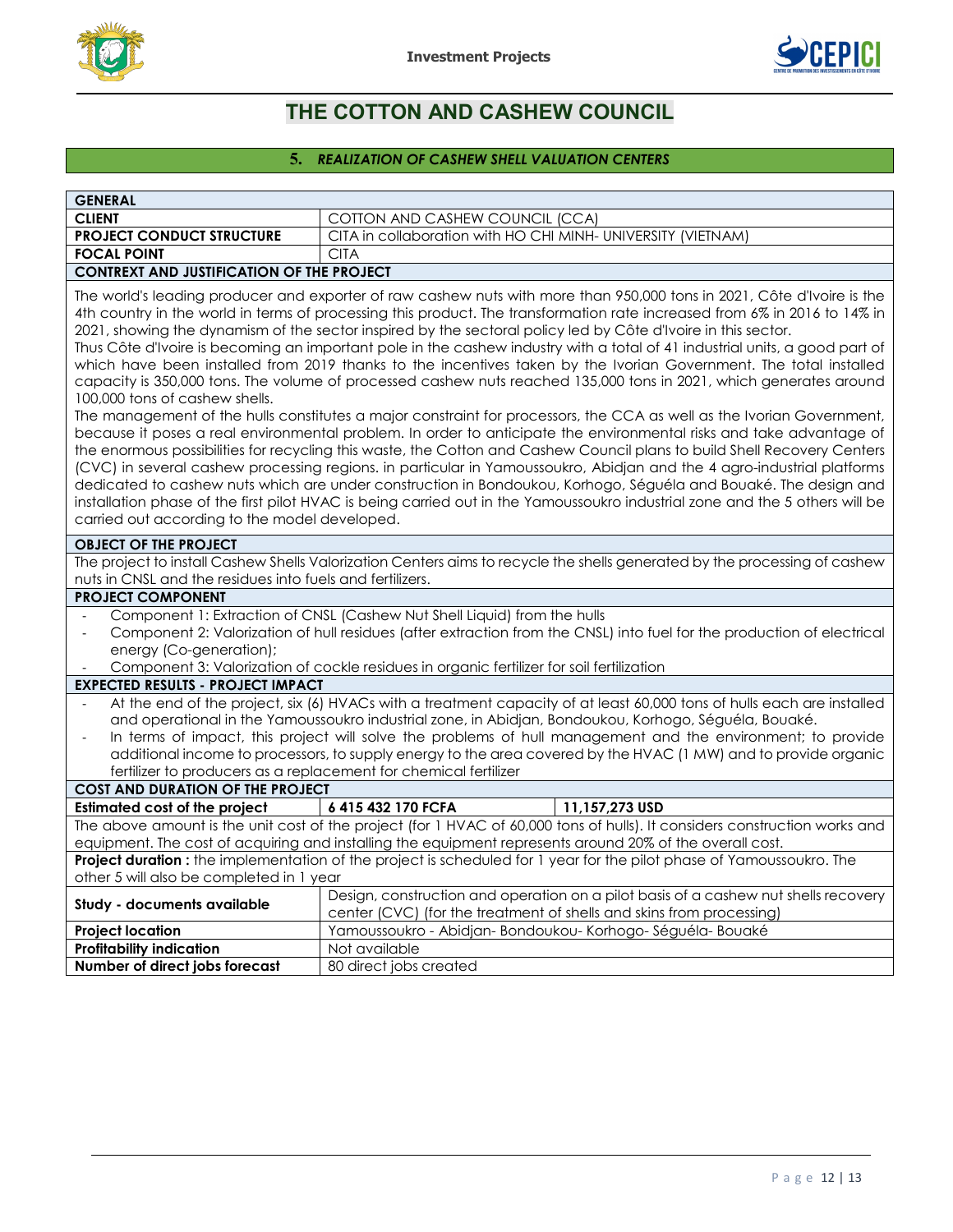



# **THE COTTON AND CASHEW COUNCIL**

## **6.** *REALIZATION OF HUB SERVICE CENTERS IN SUPPORT OF LOCAL CASHEW NUT PROCESSING*

<span id="page-12-0"></span>

| <b>GENERAL</b>                                                                                                                                                                                                                                                                                                                                                                                                                                                                                                                                                                                                                                                                                                                                                                                                                                                                                                                                   |                                                                                                                                      |  |  |  |
|--------------------------------------------------------------------------------------------------------------------------------------------------------------------------------------------------------------------------------------------------------------------------------------------------------------------------------------------------------------------------------------------------------------------------------------------------------------------------------------------------------------------------------------------------------------------------------------------------------------------------------------------------------------------------------------------------------------------------------------------------------------------------------------------------------------------------------------------------------------------------------------------------------------------------------------------------|--------------------------------------------------------------------------------------------------------------------------------------|--|--|--|
| <b>CLIENT</b>                                                                                                                                                                                                                                                                                                                                                                                                                                                                                                                                                                                                                                                                                                                                                                                                                                                                                                                                    | COTTON AND ANACARDE COUNCIL (CCA)                                                                                                    |  |  |  |
| <b>PROJECT CONDUCT STRUCTURE</b>                                                                                                                                                                                                                                                                                                                                                                                                                                                                                                                                                                                                                                                                                                                                                                                                                                                                                                                 | COTTON AND ANACARDE COUNCIL (CCA)                                                                                                    |  |  |  |
| <b>FOCAL POINT</b>                                                                                                                                                                                                                                                                                                                                                                                                                                                                                                                                                                                                                                                                                                                                                                                                                                                                                                                               | DIRECTORATE OF TRANSFORMATION AT CCA                                                                                                 |  |  |  |
| <b>CONTREXT AND JUSTIFICATION OF THE PROJECT</b>                                                                                                                                                                                                                                                                                                                                                                                                                                                                                                                                                                                                                                                                                                                                                                                                                                                                                                 |                                                                                                                                      |  |  |  |
| The world's leading producer and exporter of raw cashew nuts with more than 950,000 tons produced in 2021. The volume<br>of raw cashew nuts processed locally remains low (40,383 tons in 2016, 103,131 tons in 2020 and 132,000 tons in 2021), i.e.<br>conversion rate which increased from 6% to more than 14%. In order to boost local processing, the Cotton and Cashew<br>Council (CCA) decided to develop four (4) agro-industrial zones (ZAI) dedicated to cashew processing under<br>component 3 the Cashew Value Chain Competitiveness Promotion Project (PPCA) co-financed with the World Bank<br>Group. In addition to the cashew processing industrial zones, the creation of eight (8) Service Hub Centers (CSH) is also<br>planned to support local cashew processing.<br><b>OBJECT OF THE PROJECT</b><br>Install 8 Hub Service Centers which will be, on the one hand, local purchasing points for companies established in agro- |                                                                                                                                      |  |  |  |
| operational or commercial links with cashew nuts                                                                                                                                                                                                                                                                                                                                                                                                                                                                                                                                                                                                                                                                                                                                                                                                                                                                                                 | industrial zones and, on the other hand, sites that concentrate various services dedicated to operators with related                 |  |  |  |
| <b>PROJECT COMPONENTS</b>                                                                                                                                                                                                                                                                                                                                                                                                                                                                                                                                                                                                                                                                                                                                                                                                                                                                                                                        |                                                                                                                                      |  |  |  |
| Feasibility study of a pilot Hub Service Center<br>Construction and equipping of a Hub Services Center including administration and training infrastructure, storage<br>of raw nuts, input management (jute bags, fertilizers, etc.), quality management (weighing, bagging, analysis,<br>etc.)<br>Construction and operationalization of 7 other Hub Service Centers based on the model and lessons learned<br>from the pilot center                                                                                                                                                                                                                                                                                                                                                                                                                                                                                                            |                                                                                                                                      |  |  |  |
| <b>EXPECTED RESULTS - PROJECT IMPACT</b>                                                                                                                                                                                                                                                                                                                                                                                                                                                                                                                                                                                                                                                                                                                                                                                                                                                                                                         |                                                                                                                                      |  |  |  |
| Provide product storage spaces in optimal conditions (10,000 tons of raw nuts per service center),<br>Promote relations between operators, in particular producers and processors,<br>$\sim$<br>Promote specialized services,<br>Create an infrastructure that acts as a link between upstream services and local processing (particularly at the<br>$\sim$<br>level of agro-industrial platforms dedicated to cashew processing).                                                                                                                                                                                                                                                                                                                                                                                                                                                                                                               |                                                                                                                                      |  |  |  |
| <b>COST AND DURATION OF THE PROJECT</b>                                                                                                                                                                                                                                                                                                                                                                                                                                                                                                                                                                                                                                                                                                                                                                                                                                                                                                          |                                                                                                                                      |  |  |  |
| <b>Estimated cost of the project</b>                                                                                                                                                                                                                                                                                                                                                                                                                                                                                                                                                                                                                                                                                                                                                                                                                                                                                                             | 8,000,600,000 FCFA<br>USD 13,914,087                                                                                                 |  |  |  |
| This cost corresponds to the development of the pilot Hub and 7 other Hubs, i.e. 8 in total.                                                                                                                                                                                                                                                                                                                                                                                                                                                                                                                                                                                                                                                                                                                                                                                                                                                     |                                                                                                                                      |  |  |  |
| Project duration : /                                                                                                                                                                                                                                                                                                                                                                                                                                                                                                                                                                                                                                                                                                                                                                                                                                                                                                                             |                                                                                                                                      |  |  |  |
| Study - documents available                                                                                                                                                                                                                                                                                                                                                                                                                                                                                                                                                                                                                                                                                                                                                                                                                                                                                                                      | Concept note of the Hub Service Centers<br>$\mathcal{L}$<br>Report of the feasibility study of a pilot Service Hub<br>$\blacksquare$ |  |  |  |
| <b>Project location</b>                                                                                                                                                                                                                                                                                                                                                                                                                                                                                                                                                                                                                                                                                                                                                                                                                                                                                                                          | Regions of Gontougo, Poro, Gbéké and Worogou                                                                                         |  |  |  |
| Indication of the profitability of the<br>Not available<br>project                                                                                                                                                                                                                                                                                                                                                                                                                                                                                                                                                                                                                                                                                                                                                                                                                                                                               |                                                                                                                                      |  |  |  |
| Number of direct jobs forecast                                                                                                                                                                                                                                                                                                                                                                                                                                                                                                                                                                                                                                                                                                                                                                                                                                                                                                                   | 80 permanent jobs                                                                                                                    |  |  |  |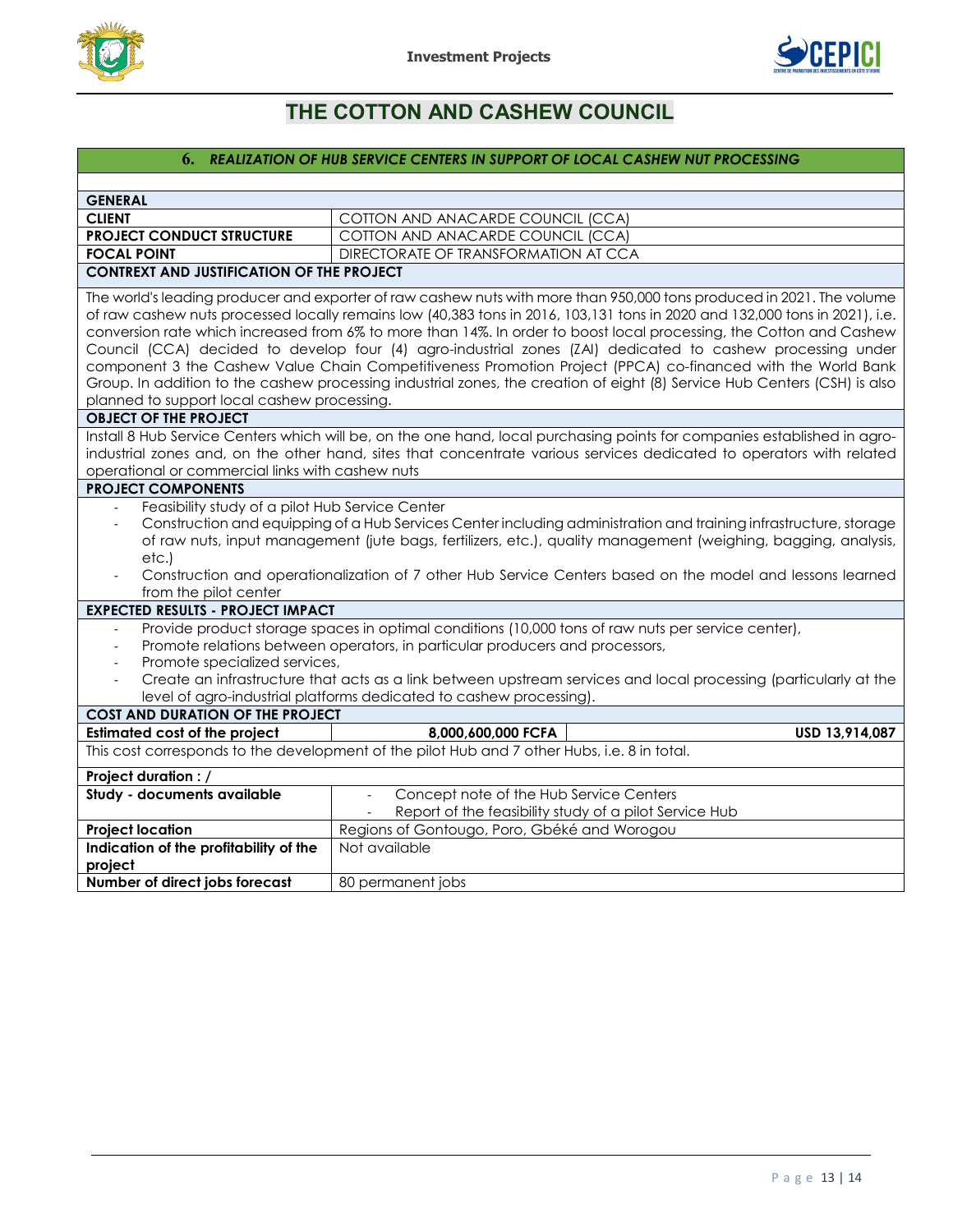



<span id="page-13-0"></span>

| 7. PROJECT IVCTEX (THE 1ST LATEX RUBBER GLOVE MANUFACTURING PLANT IN ECOWAS)                                                                                                                                                                                                                                                                                                                                                                                                                                                                                                                                                                                                |                                                                                                                                                                                                                  |  |  |
|-----------------------------------------------------------------------------------------------------------------------------------------------------------------------------------------------------------------------------------------------------------------------------------------------------------------------------------------------------------------------------------------------------------------------------------------------------------------------------------------------------------------------------------------------------------------------------------------------------------------------------------------------------------------------------|------------------------------------------------------------------------------------------------------------------------------------------------------------------------------------------------------------------|--|--|
| <b>GENERAL</b>                                                                                                                                                                                                                                                                                                                                                                                                                                                                                                                                                                                                                                                              |                                                                                                                                                                                                                  |  |  |
| <b>PROJECT CONDUCT STRUCTURE</b>                                                                                                                                                                                                                                                                                                                                                                                                                                                                                                                                                                                                                                            | Prime Minister Office                                                                                                                                                                                            |  |  |
| <b>FOCAL POINT</b>                                                                                                                                                                                                                                                                                                                                                                                                                                                                                                                                                                                                                                                          | Last name and first name: Mr. Koffi Georges Bolamo<br>Title: Deputy Cabinet Director (Prime Minister Office)<br>Telephone: + 225 27 20 31 50 00<br>E-mail: koffi.bolamo@presidence.ci / georges.bolamo@gmail.com |  |  |
| <b>BACKGROUND AND RATIONALE</b>                                                                                                                                                                                                                                                                                                                                                                                                                                                                                                                                                                                                                                             |                                                                                                                                                                                                                  |  |  |
| Establishing the 1st Latex Rubber Gloves manufacturing plant in Cote D'Ivoire.                                                                                                                                                                                                                                                                                                                                                                                                                                                                                                                                                                                              |                                                                                                                                                                                                                  |  |  |
| Cote D'Ivoire is one of the largest producer of Rubber with a production capacity of between 1.3 to 1.6 million tons per<br>year from an estimated planted area of 650,000 Hectares. With such large resources for raw materials, the industry has<br>not maximized its earnings, due to the lack of downstream processing. There is a huge opportunity to capitalize on this<br>available resource through downstream processing, which will create a unicorn industry and at the same time be an<br>avenue to uplift smallholders earnings. The change in upstream operations will be key, towards producing Latex, rather<br>than cuplums, which is currently practiced. |                                                                                                                                                                                                                  |  |  |
| The following is our methodology: -<br>To carry out the Technical Feasibility Study - 6 Months (Jan to June 2022)<br>➤<br>To change the mindset and include extension services to uplift farmers productivity and income, changing<br>➤<br>their current practice from cuplum to latex production.<br>Newly improved tapping system, for increased productivity.<br>➤<br>Latex gloves Market requirement within ECOWAS is projected at 800 million pairs per year from 2025 onwards<br>➤<br>Glove sales within Africa, via G to G arrangement<br>➤                                                                                                                          |                                                                                                                                                                                                                  |  |  |
| THE PROJECT'S OBJECTIVES                                                                                                                                                                                                                                                                                                                                                                                                                                                                                                                                                                                                                                                    | Revenue Generation of USD 70-100 million, Payback period between 8 to 10 years, IRR between 12 to 16%                                                                                                            |  |  |
| 1. Exponential revenue growth & improved income to farmers between 20 - 30%, via downstream activities<br>2. Quality standards of ASTM D3578 and EN 455, which is globally accepted by the Health indust<br>3. 95% Employment to Ivorians<br>4. To be the gateway of Latex Gloves requirement for the African continent                                                                                                                                                                                                                                                                                                                                                     |                                                                                                                                                                                                                  |  |  |
| <b>PROJECT COMPONENTS</b>                                                                                                                                                                                                                                                                                                                                                                                                                                                                                                                                                                                                                                                   |                                                                                                                                                                                                                  |  |  |
| Farmers database and engagement, to produce latex and not cup lumps<br>1.<br>Utility requirement- Water, Electricity & Gas (NG)<br>2.<br>Plan, Design, Construct & Commission Factory<br>3.<br>National Manpower Training<br>4.<br><b>EXPECTED RESULTS</b>                                                                                                                                                                                                                                                                                                                                                                                                                  |                                                                                                                                                                                                                  |  |  |
| Process Line Comissioning in 2023 (2 Lines) and 2025 (2 Lines)                                                                                                                                                                                                                                                                                                                                                                                                                                                                                                                                                                                                              |                                                                                                                                                                                                                  |  |  |
| Production of 396m in 2023 & 792 m in 2025 gloves<br>2.                                                                                                                                                                                                                                                                                                                                                                                                                                                                                                                                                                                                                     |                                                                                                                                                                                                                  |  |  |
| Target to employ & train 95% of the Ivorian workforce<br>3.<br><b>COST AND DURATION OF THE PROJECT</b>                                                                                                                                                                                                                                                                                                                                                                                                                                                                                                                                                                      |                                                                                                                                                                                                                  |  |  |
|                                                                                                                                                                                                                                                                                                                                                                                                                                                                                                                                                                                                                                                                             |                                                                                                                                                                                                                  |  |  |
| <b>Estimated cost of the project</b>                                                                                                                                                                                                                                                                                                                                                                                                                                                                                                                                                                                                                                        | US \$ 65 million                                                                                                                                                                                                 |  |  |
| <b>Project duration</b>                                                                                                                                                                                                                                                                                                                                                                                                                                                                                                                                                                                                                                                     | 5 years                                                                                                                                                                                                          |  |  |
| <b>Project location</b>                                                                                                                                                                                                                                                                                                                                                                                                                                                                                                                                                                                                                                                     | Abidjan                                                                                                                                                                                                          |  |  |
| Number of direct jobs forecast                                                                                                                                                                                                                                                                                                                                                                                                                                                                                                                                                                                                                                              | 200 skilled professionals                                                                                                                                                                                        |  |  |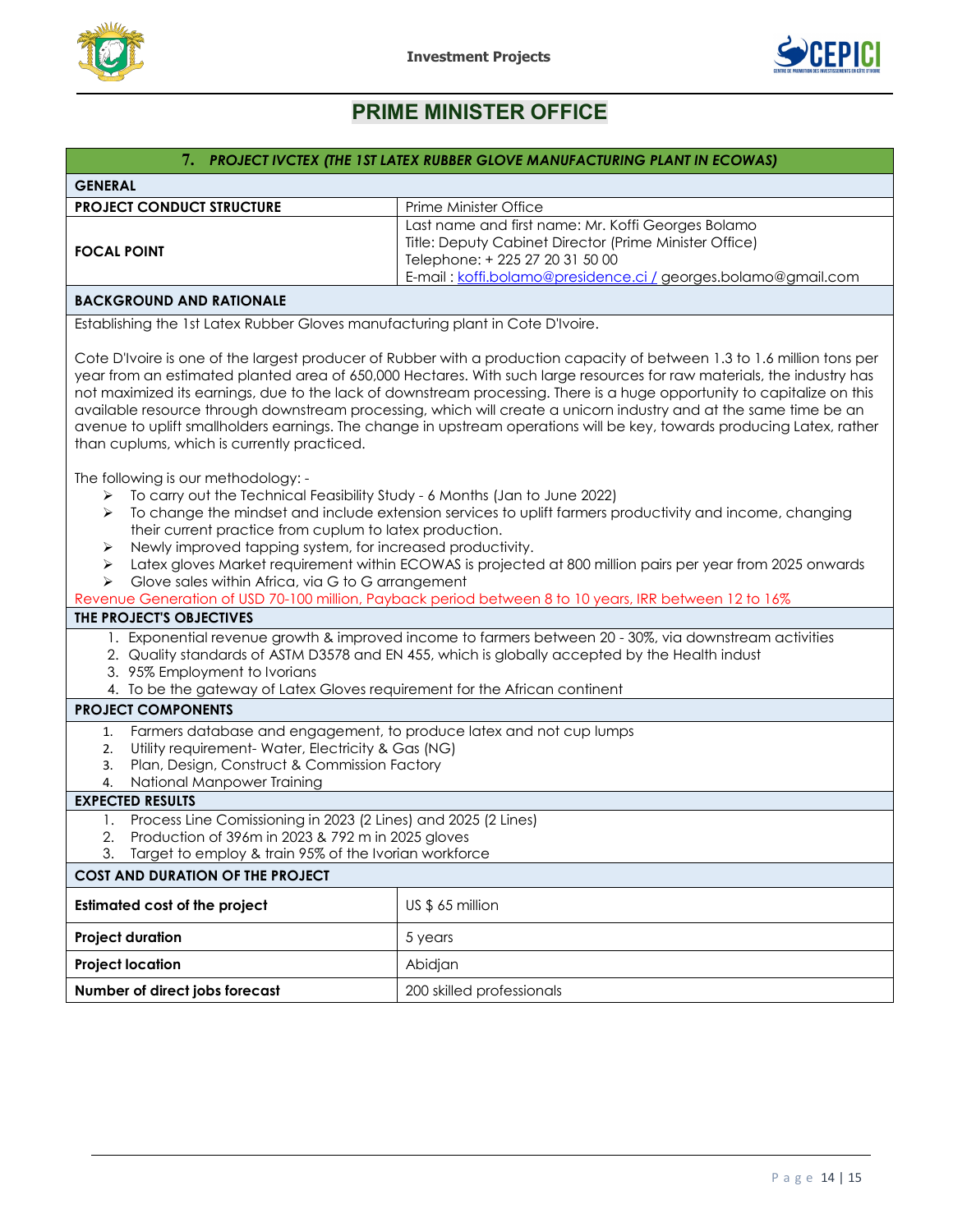



<span id="page-14-0"></span>

| 8. DEVELOPMENT OF THE TEXTILE SPINNING AND WEAVING INDUSTRY                                                    |                                                                                                                       |  |  |
|----------------------------------------------------------------------------------------------------------------|-----------------------------------------------------------------------------------------------------------------------|--|--|
|                                                                                                                |                                                                                                                       |  |  |
| <b>GENERAL</b>                                                                                                 |                                                                                                                       |  |  |
| <b>CLIENT</b>                                                                                                  | Ivorian private sector, international investors                                                                       |  |  |
| <b>PROJECT CONDUCT STRUCTURE</b>                                                                               | COTTON AND ANACARDE COUNCIL (CCA)                                                                                     |  |  |
| <b>FOCAL POINT</b>                                                                                             | Director of Information System, Studies and Foresight                                                                 |  |  |
| <b>CONTREXT AND JUSTIFICATION OF THE PROJECT</b>                                                               |                                                                                                                       |  |  |
| Since the 2013 reform undertaken by the Government, the operational management of the cotton sector aims to    |                                                                                                                       |  |  |
|                                                                                                                | increase productivity in the field as well as quality by financing specific projects and promoting a sustainable      |  |  |
|                                                                                                                | revival of the secondary and tertiary processing industry. For the 2020-2021 campaign, it reached a record            |  |  |
|                                                                                                                | production of 559,483 tons of seed cotton, thus confirming the upturn in the sector. In order to ensure its           |  |  |
|                                                                                                                | sustainability, following this resumption of production induced by the 2013 reform, the ambition of the Government    |  |  |
|                                                                                                                | is today to revive the national textile industry, in particular spinning and weaving to support the printing industry |  |  |
| which currently imports almost all of its raw material needs.                                                  |                                                                                                                       |  |  |
| <b>OBJECT OF THE PROJECT</b>                                                                                   |                                                                                                                       |  |  |
|                                                                                                                | The project concerns the development of the spinning mill of combed fiber cotton yarn, synthetic staple fiber yarn    |  |  |
| and conditioned cotton sewing thread.                                                                          |                                                                                                                       |  |  |
|                                                                                                                | These yarns go through a spinning process, the 1st step in the transformation of cotton, in order to become an        |  |  |
|                                                                                                                | intermediate textile product used in the weaving of cotton fabrics and the design of finished products.               |  |  |
| <b>PROJECT COMPONENT</b>                                                                                       |                                                                                                                       |  |  |
| Improvement of the business environment of the cotton sector;                                                  |                                                                                                                       |  |  |
| Establishment of incentives;<br>$\circ$                                                                        |                                                                                                                       |  |  |
| Support for the acquisition of industrial land;<br>$\circ$                                                     |                                                                                                                       |  |  |
| Adapted financing mechanism etc.;<br>$\circ$                                                                   |                                                                                                                       |  |  |
| Support for setting up businesses and transferring technology;<br>٠                                            |                                                                                                                       |  |  |
| Support for production and access to the national and international market.                                    |                                                                                                                       |  |  |
| <b>EXPECTED RESULTS - PROJECT IMPACT</b>                                                                       |                                                                                                                       |  |  |
| The national textile industry is revived with at least 50% of the fiber processed locally;<br>٠                |                                                                                                                       |  |  |
| The contribution to the national economy of the cotton sector is improved by the creation of added value;<br>٠ |                                                                                                                       |  |  |
| The social conditions of the populations are improved by the creation of stable jobs.                          |                                                                                                                       |  |  |
| <b>COST AND DURATION OF THE PROJECT</b>                                                                        |                                                                                                                       |  |  |
| <b>Estimated cost of the project</b>                                                                           | 6 - 20 Billion F CFA<br>10.5 - 34.5 Million USD                                                                       |  |  |
| These figures are provided for information only and do not constitute a form of commitment or guarantee. They  |                                                                                                                       |  |  |
| should be confirmed by the development of a detailed business plan for each company.                           |                                                                                                                       |  |  |
| Project duration : The support measures will cover a period of 5 years, renewable                              |                                                                                                                       |  |  |
| Study - documents available                                                                                    |                                                                                                                       |  |  |
| <b>Project location</b>                                                                                        | In Côte d'Ivoire, specifically in the developed industrial zones                                                      |  |  |
| Indication of the profitability of the project                                                                 | EBIT Potential between 10% and 20%                                                                                    |  |  |
| Number of direct jobs forecast                                                                                 | Around 30,000 direct jobs                                                                                             |  |  |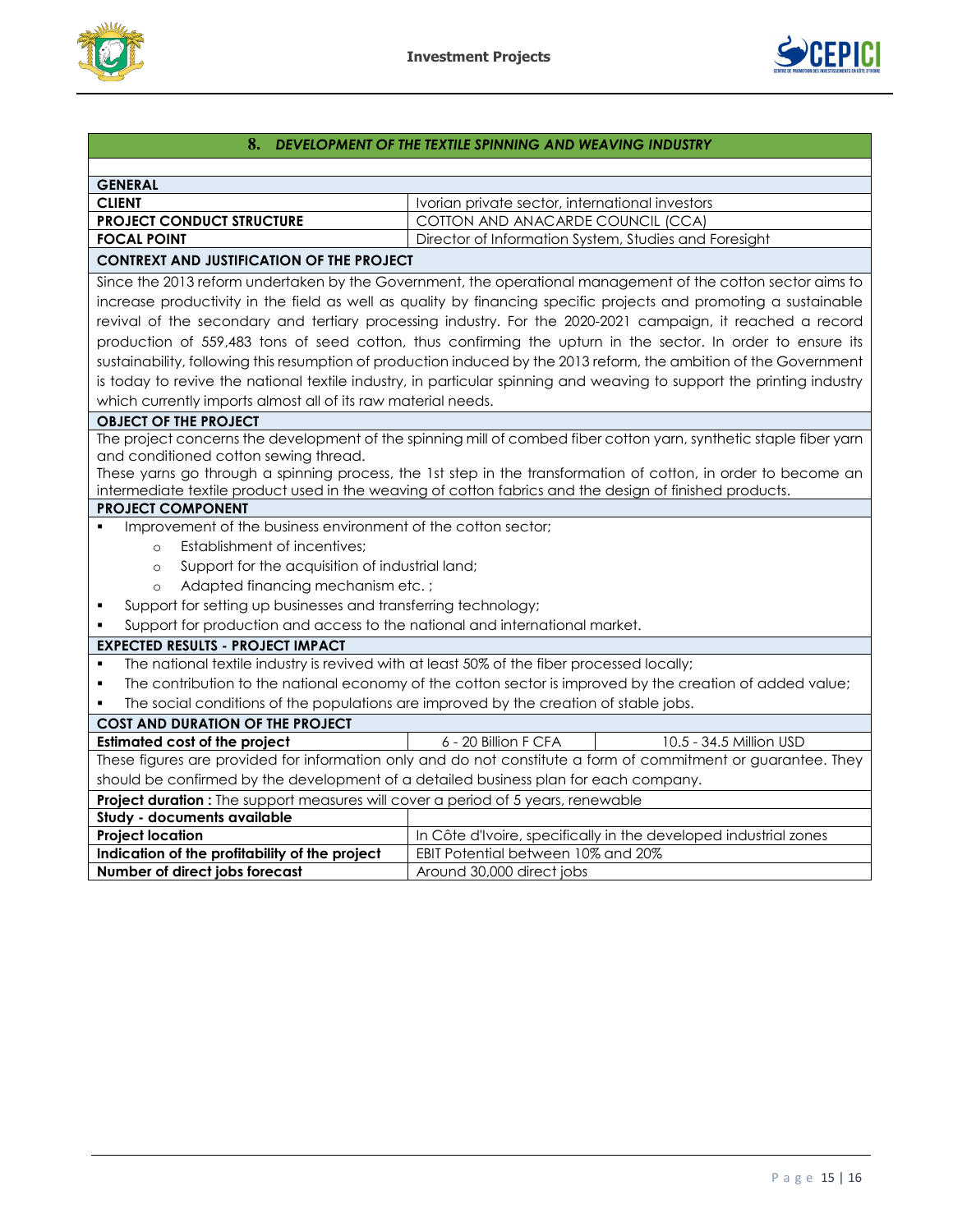



# **9.** *INVESTMENT IN MEDICAL COTTON & COSMETIC CONSUMABLE PRODUCTION*

<span id="page-15-0"></span>

| <b>GENERAL</b>                                                                                                                                                                                                                                                                                                                                                                                                                           |                                                                                                                                                                                                                  |  |  |  |
|------------------------------------------------------------------------------------------------------------------------------------------------------------------------------------------------------------------------------------------------------------------------------------------------------------------------------------------------------------------------------------------------------------------------------------------|------------------------------------------------------------------------------------------------------------------------------------------------------------------------------------------------------------------|--|--|--|
| <b>PROJECT CONDUCT STRUCTURE</b>                                                                                                                                                                                                                                                                                                                                                                                                         | Prime Minister Office                                                                                                                                                                                            |  |  |  |
| <b>FOCAL POINT</b>                                                                                                                                                                                                                                                                                                                                                                                                                       | Last name and first name: Mr. Koffi Georges Bolamo<br>Title: Deputy Cabinet Director (Prime Minister Office)<br>Telephone: + 225 27 20 31 50 00<br>E-mail: koffi.bolamo@presidence.ci / georges.bolamo@gmail.com |  |  |  |
| <b>BACKGROUND AND RATIONALE</b>                                                                                                                                                                                                                                                                                                                                                                                                          |                                                                                                                                                                                                                  |  |  |  |
| Côte d'Ivoire farmers are currently not capturing the full value of their asset base, with an underdeveloped agri-food<br>sector and mostly small, marginal farms. Farming is practiced as subsistence and not as a sustainable source of income,<br>which means very basic farming methods are used with minimal or no application of fertilizer and pest management.                                                                   |                                                                                                                                                                                                                  |  |  |  |
| There is a strong domestic market demand that can be served, and given the large number of women involved in this<br>sector, there are opportunities to empower them. The farmers can be trained and capacitated to turn their farming<br>activities into a business venture that will yield a high-income.                                                                                                                              |                                                                                                                                                                                                                  |  |  |  |
| One opportunity to do this is in cotton production, which generates by-product or waste products that can be utilized<br>and maximized into quality medical cotton products, which are in high demand particularly with the recent pandemic.<br>The production of medical cotton and cosmetic consumables from otherwise waste cotton by-products will create a<br>new value-added industry and generate employment in the rural sector. |                                                                                                                                                                                                                  |  |  |  |
| THE PROJECT'S OBJECTIVES                                                                                                                                                                                                                                                                                                                                                                                                                 |                                                                                                                                                                                                                  |  |  |  |
| To generate an investment of USD15 Million into a new value-added industry for Côte d'Ivoire<br>To replace the imports of medical cotton and cosmetic consumables, with potential to export to West Africa<br>٠<br>and Europe<br>To generate employment via industrialization of rural sector<br>To fully use the cotton produce by using the waste products for profit<br>To catalyze the textile industry                              |                                                                                                                                                                                                                  |  |  |  |
| <b>PROJECT COMPONENTS</b>                                                                                                                                                                                                                                                                                                                                                                                                                |                                                                                                                                                                                                                  |  |  |  |
| Feasibility study and raw material qualification                                                                                                                                                                                                                                                                                                                                                                                         |                                                                                                                                                                                                                  |  |  |  |
| Installation of facility                                                                                                                                                                                                                                                                                                                                                                                                                 |                                                                                                                                                                                                                  |  |  |  |
| <b>EXPECTED RESULTS</b>                                                                                                                                                                                                                                                                                                                                                                                                                  |                                                                                                                                                                                                                  |  |  |  |
| Annual plant capacity of 25,000 MT<br>Reduction of medical cotton products imports<br>Potentially export medical cotton products to West Africa and Europe                                                                                                                                                                                                                                                                               |                                                                                                                                                                                                                  |  |  |  |
| <b>COST AND DURATION OF THE PROJECT</b>                                                                                                                                                                                                                                                                                                                                                                                                  |                                                                                                                                                                                                                  |  |  |  |
| <b>Estimated cost of the project</b>                                                                                                                                                                                                                                                                                                                                                                                                     | USD 6.5 Million                                                                                                                                                                                                  |  |  |  |
| <b>Project duration</b>                                                                                                                                                                                                                                                                                                                                                                                                                  | <b>Overall duration: 12-months</b><br>6 months feasibility study & business plan<br>6-months facility installation & operation                                                                                   |  |  |  |
| <b>Project location</b>                                                                                                                                                                                                                                                                                                                                                                                                                  | Korhogo, Bouake                                                                                                                                                                                                  |  |  |  |
| Number of direct jobs forecast<br>50                                                                                                                                                                                                                                                                                                                                                                                                     |                                                                                                                                                                                                                  |  |  |  |
|                                                                                                                                                                                                                                                                                                                                                                                                                                          |                                                                                                                                                                                                                  |  |  |  |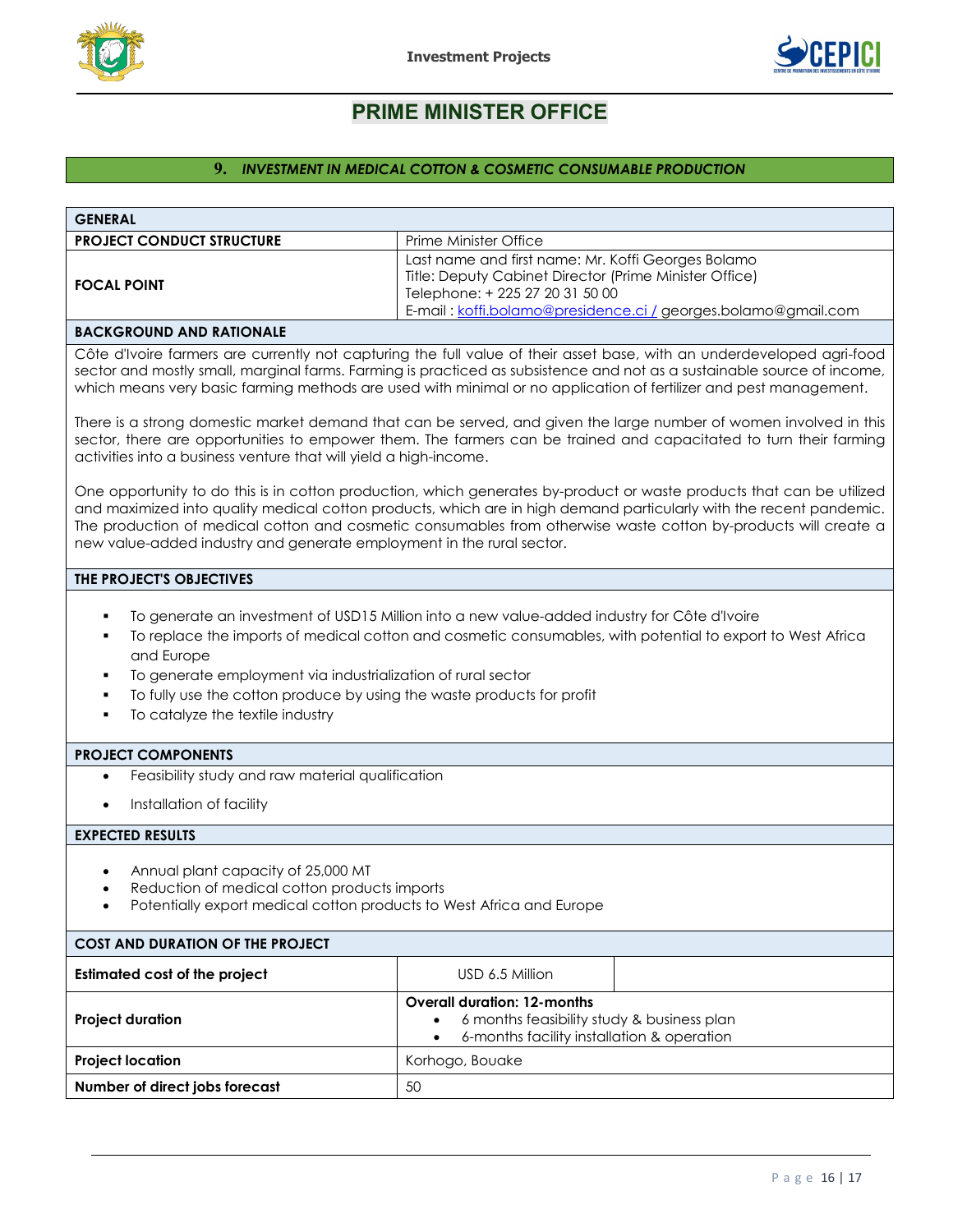



#### <span id="page-16-0"></span>**10.** *STRUCTURING PROJECT FOR INDUSTRIAL EXPORT SECTORS*

| <b>GENERAL</b>                   |                                                               |
|----------------------------------|---------------------------------------------------------------|
| <b>PROJECT CONDUCT STRUCTURE</b> | Prime Minister's Office / Ministry of Trade and Industry      |
|                                  | Name and first names: Mr. Koffi Georges Bolamo                |
| <b>FOCAL POINT</b>               | Title: Deputy Chief of Staff to the Prime Minister            |
|                                  | Telephone: + 225 27 20 31 50 00                               |
|                                  | E-mail: koffi.bolamo@presidence.ci / georges.bolamo@gmail.com |
|                                  |                                                               |

#### **BACKGROUND AND RATIONALE**

Côte d'Ivoire has been the leading fruit exporter in West Africa for several years. The volume of its exports represents more than 50% of fruit and vegetable exports in the region. But many logistical and phytosanitary challenges still have to be taken up. The fruit sector also continues to face other challenges such as the fruit fly, a real scourge for Ivorian producers and exporters, and post-harvest losses estimated at between 50% and 70% of production.

In addition, the striking observation is that the processing rate is around 2% with production falling by 160,000 tons for mango and 50,000 for pineapple.

The HVA export industrial sector structuring project aims to substantially improve the production as well as the processing rate of our fruits.

#### **THE PROJECT'S OBJECTIVES**

- **Increase the production of mango and pineapple intended for processing from> 5KT in 2017 to> 300KT in 2030 to diversify the Ivorian economy and generate> 230Mn USD in income**

#### **PROJECT COMPONENTS**

1. Relaunch and structuring of pineapple and mango production in Côte d'Ivoire

- Pineapple: Establishment of an agro-industrial complex of 8-15 K ha around an international player (Dole, Coca Cola and Delmonte) for the production and processing of pineapple
- Mango: Support for the establishment of commercial plantations with facilitated acquisition of production equipment
- Agronomic advice to mango (3000-4000) and pineapple (<500) producers to meet the quality requirements and production standards of processors

2. Support for the establishment of 3-4 industries for the processing of mangoes and 1 agro-industry for the production and processing of pineapples.

- Support for the installation of industrialists: reduction of investment risks eg, tax reductions for the import of industrial equipment, provision of industrial land for mango processing units (3-4 x 15-20K tons capacity required)
- Administrative support for processors for the launch of the activity in collaboration with CEPICI
- Guarantee of water and electricity supply for processing units and production areas under contract (pineapple and mango)

3. State support measures for the facilitated marketing of products on the local and international market

- Development plan for the packaging, storage and refrigerated transport industries for products (air, land, sea) and product distribution with the concessionaires of the ports of Abidjan and San Pedro
- Development of innovative financing methods for industrialists, eg establishment of producer-processor purchase contracts for the purchase of mangoes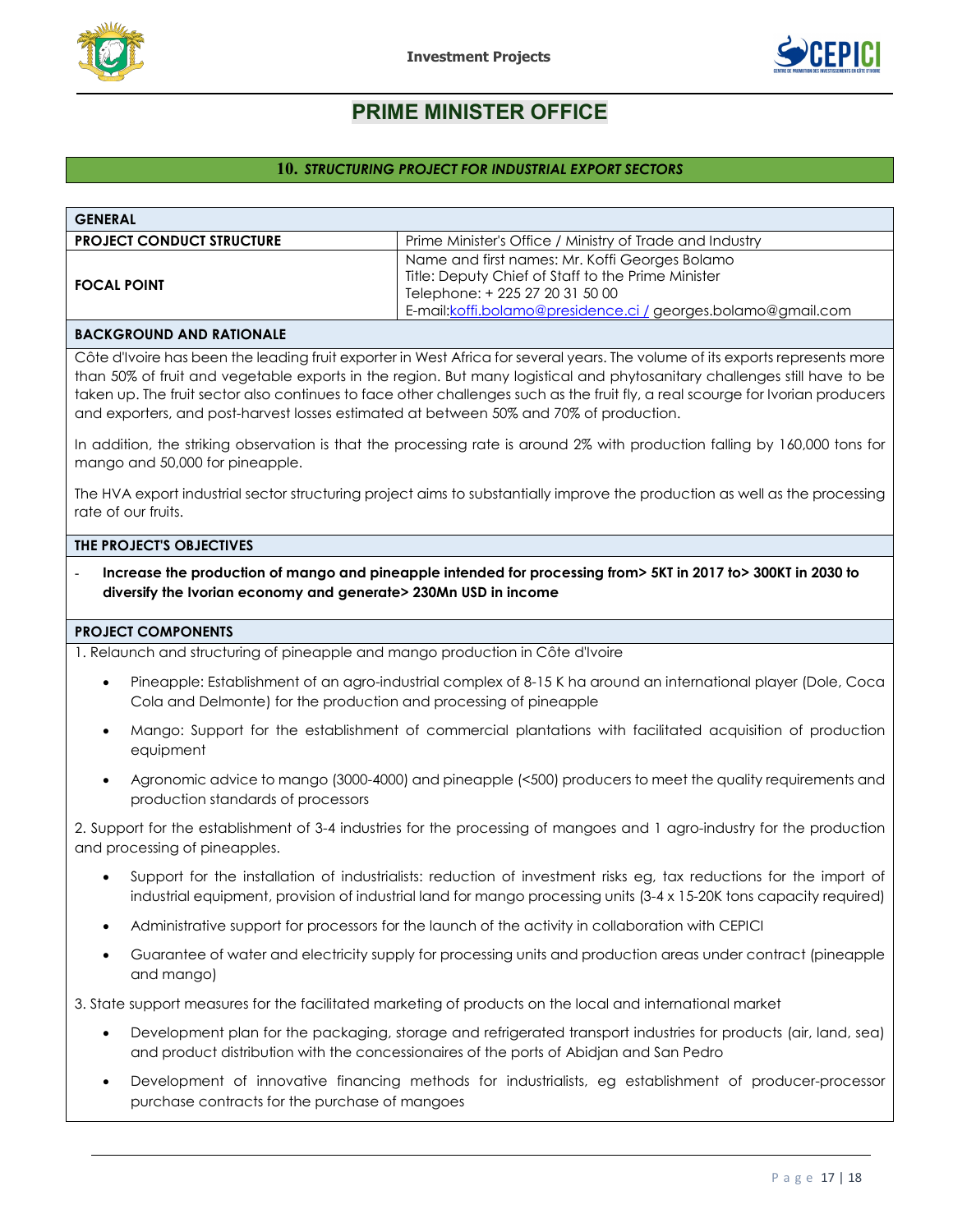



| Reinforcement of the brand image of Ivorian products and representation of Ivorian exports to local and<br>$\bullet$ |                                                                         |                                                             |  |
|----------------------------------------------------------------------------------------------------------------------|-------------------------------------------------------------------------|-------------------------------------------------------------|--|
| international consumers (eg, EPA forum, AGOA forum with the United States)                                           |                                                                         |                                                             |  |
| <b>EXPECTED RESULTS</b>                                                                                              |                                                                         |                                                             |  |
| Achieve a transformation rate by 2030                                                                                |                                                                         |                                                             |  |
| -83% for pineapple                                                                                                   |                                                                         |                                                             |  |
| -40% for the mango                                                                                                   |                                                                         |                                                             |  |
| Additional income from processing:                                                                                   |                                                                         |                                                             |  |
| - 200 to 300 million USD from pineapples                                                                             |                                                                         |                                                             |  |
| - 50 to 100 million USD from mango                                                                                   |                                                                         |                                                             |  |
| <b>COST AND DURATION OF THE PROJECT</b>                                                                              |                                                                         |                                                             |  |
| Estimated cost of the project                                                                                        | 63.25 to 96.25 Billion FCFA                                             | Or 115 to 175 Million USD                                   |  |
|                                                                                                                      | Analysis of market dynamics (2 years)<br>$\bullet$                      | Expansion plan for existing production capacities (4 years) |  |
|                                                                                                                      | Upgrade of logistics infrastructure and export procedures (3)<br>years) |                                                             |  |
| <b>Project duration</b>                                                                                              | Identification of interested parties and design of a site plan<br>٠     |                                                             |  |
|                                                                                                                      | $(1.5 \,\text{years})$                                                  |                                                             |  |
|                                                                                                                      | Ivorian skills training for production (1.5 years)<br>$\bullet$         |                                                             |  |
|                                                                                                                      | $\bullet$                                                               | Definition of key performance monitoring mechanisms (1.5)   |  |
|                                                                                                                      | years)                                                                  |                                                             |  |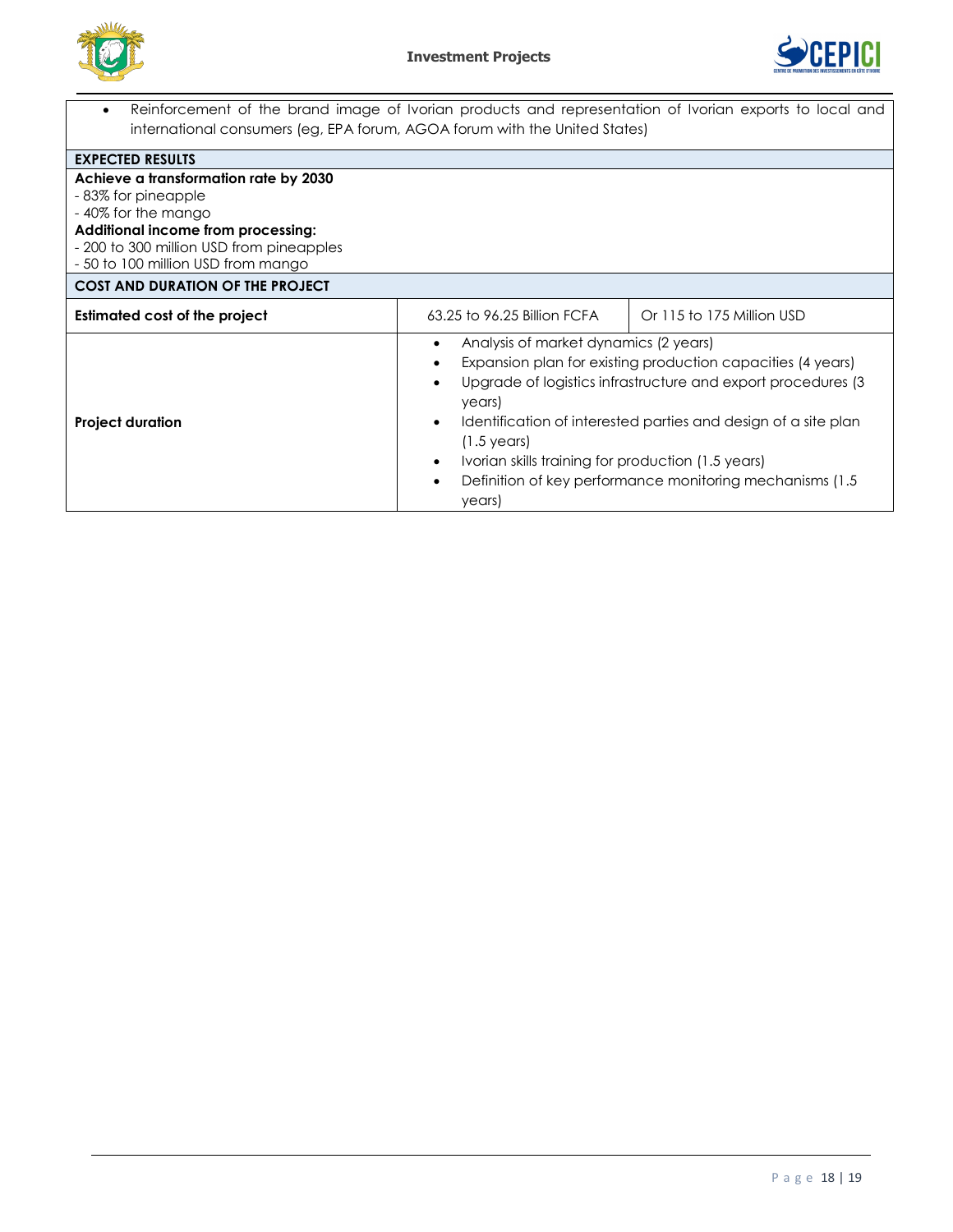



## <span id="page-18-0"></span>**11.** *AQUACULTURE FEEDMILL PROJECT - PHASE 1*

| <b>GENERAL</b>                                                                                                                                                                                                                                                                                                                                                                                                                                                                                                                                                                                                                                                                                                                                                                                                                                                                                                                                                                            |                                                                                                                                                                                                                  |  |  |  |
|-------------------------------------------------------------------------------------------------------------------------------------------------------------------------------------------------------------------------------------------------------------------------------------------------------------------------------------------------------------------------------------------------------------------------------------------------------------------------------------------------------------------------------------------------------------------------------------------------------------------------------------------------------------------------------------------------------------------------------------------------------------------------------------------------------------------------------------------------------------------------------------------------------------------------------------------------------------------------------------------|------------------------------------------------------------------------------------------------------------------------------------------------------------------------------------------------------------------|--|--|--|
| <b>PROJECT CONDUCT STRUCTURE</b>                                                                                                                                                                                                                                                                                                                                                                                                                                                                                                                                                                                                                                                                                                                                                                                                                                                                                                                                                          | Prime Minister Office / Ministère des Ressources Animales et<br>Halieutiques                                                                                                                                     |  |  |  |
| <b>FOCAL POINT</b>                                                                                                                                                                                                                                                                                                                                                                                                                                                                                                                                                                                                                                                                                                                                                                                                                                                                                                                                                                        | Last name and first name: Mr. Koffi Georges Bolamo<br>Title: Deputy Cabinet Director (Prime Minister Office)<br>Telephone: + 225 27 20 31 50 00<br>E-mail: koffi.bolamo@presidence.ci / georges.bolamo@gmail.com |  |  |  |
| <b>BACKGROUND AND RATIONALE</b>                                                                                                                                                                                                                                                                                                                                                                                                                                                                                                                                                                                                                                                                                                                                                                                                                                                                                                                                                           |                                                                                                                                                                                                                  |  |  |  |
| Cote d'Ivoire today imports almost 90% of its seafood consumption. The growth of the Cote d'Ivoire aquaculture industry<br>is being held back by very high imported feed costs that increase the cost of production and negatively impact upon<br>the competitiveness of Ivorian aquapreneurs. Average price of feed is USD1.70 / kg compared to about USD0.90 in<br>neighboring Ghana and Nigeria and about USD0.60 in Southeast Asia.<br>The government has launched the PSTACI as a transformation program for the industry that will increase the current<br>aquaculture production from about 4,500MT per year to more than 300,000MT per year by 2030. Various aquaculture<br>farming initiatives are being implemented and the demand for competitively priced feed will increase rapidly over the<br>next few years.<br>An investment in an aquaculture feedmill will be a highly strategic venture for the industry and promises to be a<br>sustainable and profitable business. |                                                                                                                                                                                                                  |  |  |  |
| THE PROJECT'S OBJECTIVES                                                                                                                                                                                                                                                                                                                                                                                                                                                                                                                                                                                                                                                                                                                                                                                                                                                                                                                                                                  |                                                                                                                                                                                                                  |  |  |  |
| To develop a 10,000MT aquaculture feedmill in Cote d'Ivoire                                                                                                                                                                                                                                                                                                                                                                                                                                                                                                                                                                                                                                                                                                                                                                                                                                                                                                                               |                                                                                                                                                                                                                  |  |  |  |
| To catalyze the growth of the nation's aquaculture industry<br>$\overline{\phantom{a}}$                                                                                                                                                                                                                                                                                                                                                                                                                                                                                                                                                                                                                                                                                                                                                                                                                                                                                                   |                                                                                                                                                                                                                  |  |  |  |
| <b>PROJECT COMPONENTS</b>                                                                                                                                                                                                                                                                                                                                                                                                                                                                                                                                                                                                                                                                                                                                                                                                                                                                                                                                                                 |                                                                                                                                                                                                                  |  |  |  |
| Aquaculture feedmill plant<br>$\bullet$                                                                                                                                                                                                                                                                                                                                                                                                                                                                                                                                                                                                                                                                                                                                                                                                                                                                                                                                                   |                                                                                                                                                                                                                  |  |  |  |
| AquaFeed marketing                                                                                                                                                                                                                                                                                                                                                                                                                                                                                                                                                                                                                                                                                                                                                                                                                                                                                                                                                                        |                                                                                                                                                                                                                  |  |  |  |
| <b>EXPECTED RESULTS</b>                                                                                                                                                                                                                                                                                                                                                                                                                                                                                                                                                                                                                                                                                                                                                                                                                                                                                                                                                                   |                                                                                                                                                                                                                  |  |  |  |
| Support to existing demonstration projects and existing farmers<br>$\bullet$<br>USD9,000,000 annual revenue<br>12-15% IRR project<br>Nett profit 15-18%<br>$\bullet$                                                                                                                                                                                                                                                                                                                                                                                                                                                                                                                                                                                                                                                                                                                                                                                                                      |                                                                                                                                                                                                                  |  |  |  |
| <b>COST AND DURATION OF THE PROJECT</b>                                                                                                                                                                                                                                                                                                                                                                                                                                                                                                                                                                                                                                                                                                                                                                                                                                                                                                                                                   |                                                                                                                                                                                                                  |  |  |  |
| <b>Estimated cost of the project</b>                                                                                                                                                                                                                                                                                                                                                                                                                                                                                                                                                                                                                                                                                                                                                                                                                                                                                                                                                      | USD 8,000,000                                                                                                                                                                                                    |  |  |  |
| <b>Project duration</b>                                                                                                                                                                                                                                                                                                                                                                                                                                                                                                                                                                                                                                                                                                                                                                                                                                                                                                                                                                   | <b>Overall duration: 12-months</b><br>3 months feasibility study & business plan<br>$\bullet$<br>9-months plant construction & operation<br>$\bullet$                                                            |  |  |  |
| <b>Project location</b><br>Abidjan                                                                                                                                                                                                                                                                                                                                                                                                                                                                                                                                                                                                                                                                                                                                                                                                                                                                                                                                                        |                                                                                                                                                                                                                  |  |  |  |
| Number of direct jobs forecast                                                                                                                                                                                                                                                                                                                                                                                                                                                                                                                                                                                                                                                                                                                                                                                                                                                                                                                                                            | 30 direct jobs                                                                                                                                                                                                   |  |  |  |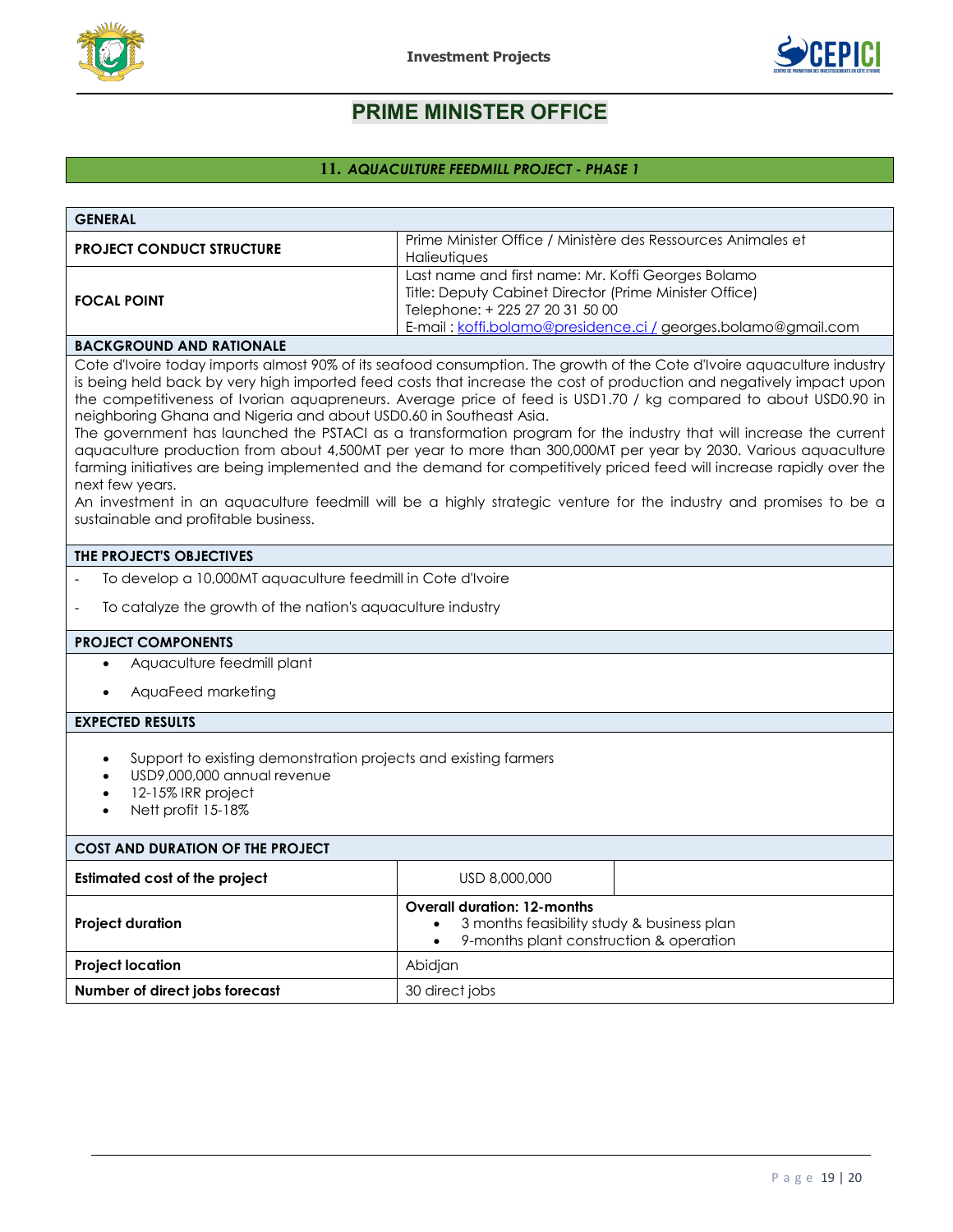



## <span id="page-19-0"></span>**12.** *AQUACULTURE IN GRAND LAHOU*

| <b>GENERAL</b>                                                                                                                                                                                                                                                                                                                                                                                                                                                                                                                                                                                                                                                            |                                                  |  |  |
|---------------------------------------------------------------------------------------------------------------------------------------------------------------------------------------------------------------------------------------------------------------------------------------------------------------------------------------------------------------------------------------------------------------------------------------------------------------------------------------------------------------------------------------------------------------------------------------------------------------------------------------------------------------------------|--------------------------------------------------|--|--|
| Prime Minister Office / Ministry of Animal and Fisheries Resources<br><b>PROJECT CONDUCT STRUCTURE</b>                                                                                                                                                                                                                                                                                                                                                                                                                                                                                                                                                                    |                                                  |  |  |
| <b>BACKGROUND AND RATIONALE</b>                                                                                                                                                                                                                                                                                                                                                                                                                                                                                                                                                                                                                                           |                                                  |  |  |
| The Government of Cote d'Ivoire is keen to catalyze the growth of the aquaculture industry through the PSTACI<br>program. This is to take advantage of the rapidly growing demand for seafood at more than 500,000MT per year.<br>This will be achieved through the promotion of special sites designated as Sustainable Aquaculture Economic Zone<br>(SAEZ) for the production of tilapia. The Grand Lahou area has been identified as a SAEZ site and various activities have<br>been planned to support the development of aquaculture on this site.<br>The project is now ready for investments into the grow-out of 2,000MT of tilapia annually in Grand Lahou SAEZ. |                                                  |  |  |
| THE PROJECT'S OBJECTIVES                                                                                                                                                                                                                                                                                                                                                                                                                                                                                                                                                                                                                                                  |                                                  |  |  |
| Catalyzes the production of seafood in the country<br>Promote the development of successful aquapreneurs in Cote d'Ivoire<br>Reduce the importation of frozen seafood and provide quality locally-produced seafood to the population                                                                                                                                                                                                                                                                                                                                                                                                                                      |                                                  |  |  |
| <b>PROJECT COMPONENTS</b>                                                                                                                                                                                                                                                                                                                                                                                                                                                                                                                                                                                                                                                 |                                                  |  |  |
| Establishment of grow-out cages<br>$\bullet$                                                                                                                                                                                                                                                                                                                                                                                                                                                                                                                                                                                                                              |                                                  |  |  |
| Grow-out operations                                                                                                                                                                                                                                                                                                                                                                                                                                                                                                                                                                                                                                                       |                                                  |  |  |
| <b>EXPECTED RESULTS</b>                                                                                                                                                                                                                                                                                                                                                                                                                                                                                                                                                                                                                                                   |                                                  |  |  |
| Minimum of 2,000MT annual production<br>$\bullet$<br>Net profit> 22%<br><b>IRR&gt; 30%</b>                                                                                                                                                                                                                                                                                                                                                                                                                                                                                                                                                                                |                                                  |  |  |
| <b>COST AND DURATION OF THE PROJECT</b>                                                                                                                                                                                                                                                                                                                                                                                                                                                                                                                                                                                                                                   |                                                  |  |  |
| <b>Estimated cost of the project</b>                                                                                                                                                                                                                                                                                                                                                                                                                                                                                                                                                                                                                                      | USD3,100,000                                     |  |  |
| <b>Project duration</b>                                                                                                                                                                                                                                                                                                                                                                                                                                                                                                                                                                                                                                                   | Overall duration 3-months to get into operations |  |  |
| <b>Project location</b>                                                                                                                                                                                                                                                                                                                                                                                                                                                                                                                                                                                                                                                   | Lake Koubi, Tiebissou                            |  |  |
| Number of direct jobs forecast                                                                                                                                                                                                                                                                                                                                                                                                                                                                                                                                                                                                                                            | 100 direct jobs                                  |  |  |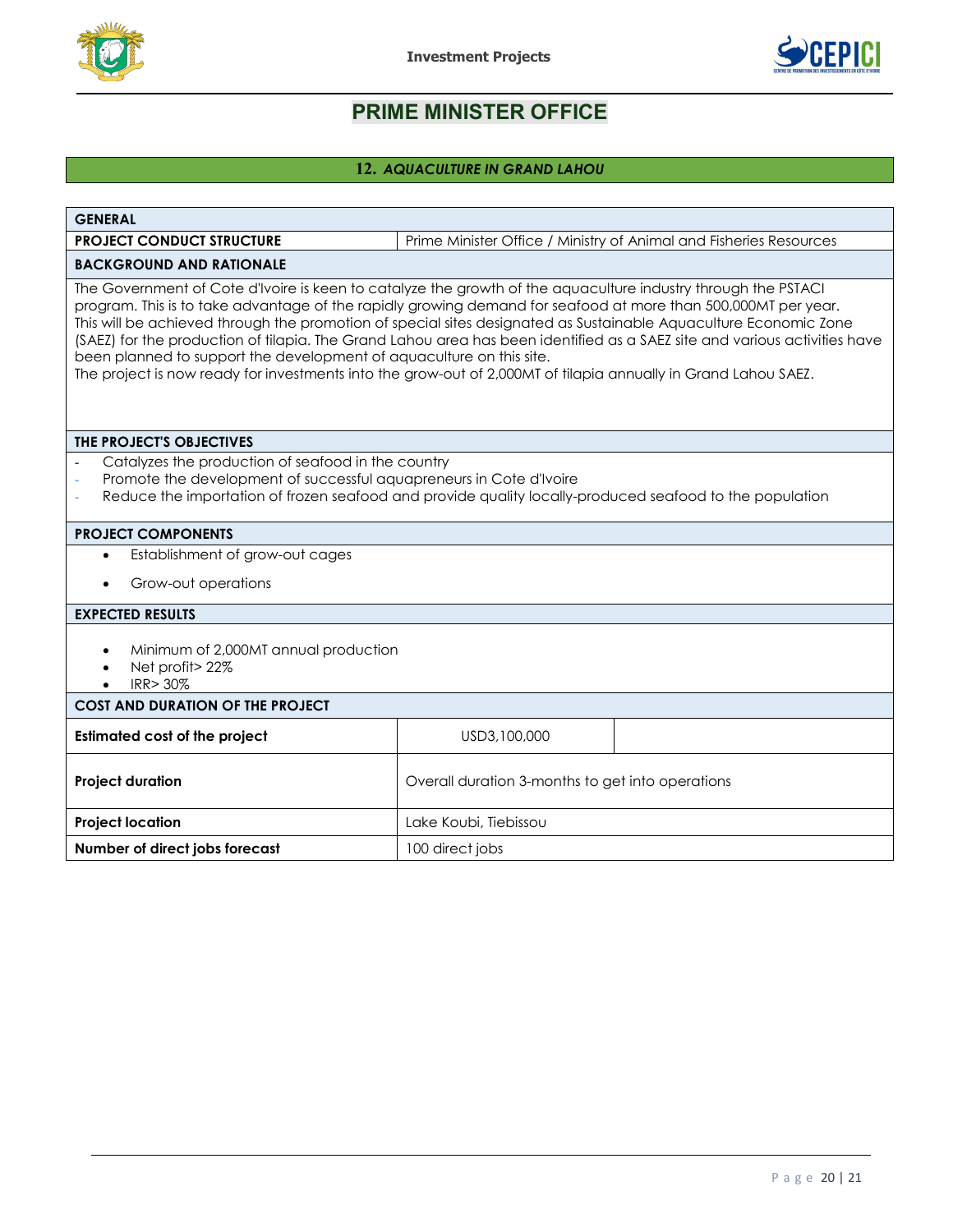



## <span id="page-20-0"></span>**13.** *AQUACULTURE IN LAKE KOUBI, TIEBISSOU*

| <b>GENERAL</b>                                                                                                                                                                                                                                                                                                                                                                                                                                                                                                                                                                                                                                                                      |                                                  |  |  |  |
|-------------------------------------------------------------------------------------------------------------------------------------------------------------------------------------------------------------------------------------------------------------------------------------------------------------------------------------------------------------------------------------------------------------------------------------------------------------------------------------------------------------------------------------------------------------------------------------------------------------------------------------------------------------------------------------|--------------------------------------------------|--|--|--|
| Prime Minister Office / Ministry of Animal and Fisheries Resources<br><b>PROJECT CONDUCT STRUCTURE</b>                                                                                                                                                                                                                                                                                                                                                                                                                                                                                                                                                                              |                                                  |  |  |  |
| <b>BACKGROUND AND RATIONALE</b>                                                                                                                                                                                                                                                                                                                                                                                                                                                                                                                                                                                                                                                     |                                                  |  |  |  |
| The Government of Cote d'Ivoire is keen to catalyze the growth of the aquaculture industry through the PSTACI<br>program. This is to take advantage of the rapidly growing demand for seafood at more than 500,000MT per year.<br>This will be achieved through the promotion of special sites designated as Sustainable Aquaculture Economic Zone<br>(SAEZ) for the production of tilapia. The Lake Koubi in Tiebissou has been identified as a SAEZ site and various activities<br>have been planned to support the development of aquaculture on this site.<br>The project is now ready for investments into the grow-out of 2,000MT of tilapia annually in the Lake Koubi SAEZ. |                                                  |  |  |  |
| THE PROJECT'S OBJECTIVES                                                                                                                                                                                                                                                                                                                                                                                                                                                                                                                                                                                                                                                            |                                                  |  |  |  |
| Catalyzes the production of seafood in the country<br>Promote the development of successful aquapreneurs in Cote d'Ivoire<br>Reduce the importation of frozen seafood and provide quality locally-produced seafood to the population                                                                                                                                                                                                                                                                                                                                                                                                                                                |                                                  |  |  |  |
| <b>PROJECT COMPONENTS</b>                                                                                                                                                                                                                                                                                                                                                                                                                                                                                                                                                                                                                                                           |                                                  |  |  |  |
| Establishment of grow-out cages<br>$\bullet$                                                                                                                                                                                                                                                                                                                                                                                                                                                                                                                                                                                                                                        |                                                  |  |  |  |
| Grow-out operations                                                                                                                                                                                                                                                                                                                                                                                                                                                                                                                                                                                                                                                                 |                                                  |  |  |  |
| <b>EXPECTED RESULTS</b>                                                                                                                                                                                                                                                                                                                                                                                                                                                                                                                                                                                                                                                             |                                                  |  |  |  |
| Minimum of 2,000MT annual production<br>$\bullet$<br>Net profit> 22%<br><b>IRR&gt; 30%</b>                                                                                                                                                                                                                                                                                                                                                                                                                                                                                                                                                                                          |                                                  |  |  |  |
| <b>COST AND DURATION OF THE PROJECT</b>                                                                                                                                                                                                                                                                                                                                                                                                                                                                                                                                                                                                                                             |                                                  |  |  |  |
| <b>Estimated cost of the project</b>                                                                                                                                                                                                                                                                                                                                                                                                                                                                                                                                                                                                                                                | USD3,800,000                                     |  |  |  |
| <b>Project duration</b>                                                                                                                                                                                                                                                                                                                                                                                                                                                                                                                                                                                                                                                             | Overall duration 3-months to get into operations |  |  |  |
| <b>Project location</b>                                                                                                                                                                                                                                                                                                                                                                                                                                                                                                                                                                                                                                                             | Lake Koubi, Tiebissou                            |  |  |  |
| Number of direct jobs forecast                                                                                                                                                                                                                                                                                                                                                                                                                                                                                                                                                                                                                                                      | 100 direct jobs                                  |  |  |  |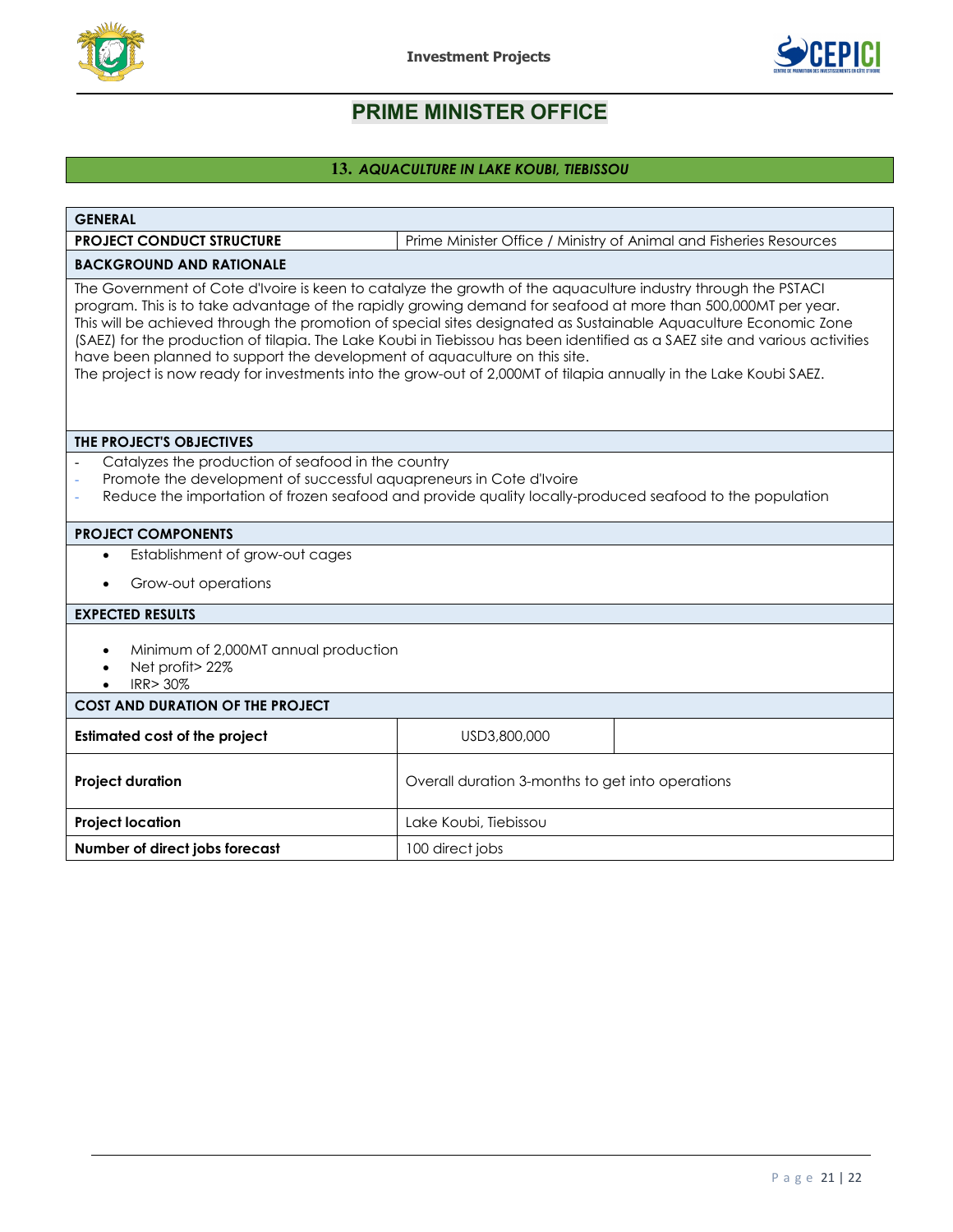



## <span id="page-21-0"></span>**14.** *AQUACULTURE IN LAKE LOKA*

| <b>GENERAL</b>                                                                                                                                                                                                                                                                                                                                                                                                                                                                                                                                                                                                                                                                   |                                                  |  |  |
|----------------------------------------------------------------------------------------------------------------------------------------------------------------------------------------------------------------------------------------------------------------------------------------------------------------------------------------------------------------------------------------------------------------------------------------------------------------------------------------------------------------------------------------------------------------------------------------------------------------------------------------------------------------------------------|--------------------------------------------------|--|--|
| <b>PROJECT CONDUCT STRUCTURE</b><br>Prime Minister Office / Ministry of Animal and Fisheries Resources                                                                                                                                                                                                                                                                                                                                                                                                                                                                                                                                                                           |                                                  |  |  |
| <b>BACKGROUND AND RATIONALE</b>                                                                                                                                                                                                                                                                                                                                                                                                                                                                                                                                                                                                                                                  |                                                  |  |  |
| The Government of Cote d'Ivoire is keen to catalyze the growth of the aquaculture industry through the PSTACI<br>program. This is to take advantage of the rapidly growing demand for seafood at more than 500,000MT per year.<br>This will be achieved through the promotion of special sites designated as Sustainable Aquaculture Economic Zone<br>(SAEZ) for the production of tilapia. The Lake Loka near Bouake has been identified as a SAEZ site and various activities<br>have been planned to support the development of aquaculture on this site.<br>The project is now ready for investments into the grow-out of 1,000MT of tilapia annually in the Lake Loka SAEZ. |                                                  |  |  |
| THE PROJECT'S OBJECTIVES                                                                                                                                                                                                                                                                                                                                                                                                                                                                                                                                                                                                                                                         |                                                  |  |  |
| Catalyzes the production of seafood in the country<br>Promote the development of successful aquapreneurs in Cote d'Ivoire<br>Reduce the importation of frozen seafood and provide quality locally-produced seafood to the population                                                                                                                                                                                                                                                                                                                                                                                                                                             |                                                  |  |  |
| <b>PROJECT COMPONENTS</b>                                                                                                                                                                                                                                                                                                                                                                                                                                                                                                                                                                                                                                                        |                                                  |  |  |
| Establishment of grow-out cages<br>$\bullet$                                                                                                                                                                                                                                                                                                                                                                                                                                                                                                                                                                                                                                     |                                                  |  |  |
| Grow-out operations                                                                                                                                                                                                                                                                                                                                                                                                                                                                                                                                                                                                                                                              |                                                  |  |  |
| <b>EXPECTED RESULTS</b>                                                                                                                                                                                                                                                                                                                                                                                                                                                                                                                                                                                                                                                          |                                                  |  |  |
| Minimum of 1,000MT annual production<br>Net profit> 17%<br><b>IRR&gt;25%</b>                                                                                                                                                                                                                                                                                                                                                                                                                                                                                                                                                                                                     |                                                  |  |  |
| <b>COST AND DURATION OF THE PROJECT</b>                                                                                                                                                                                                                                                                                                                                                                                                                                                                                                                                                                                                                                          |                                                  |  |  |
| <b>Estimated cost of the project</b>                                                                                                                                                                                                                                                                                                                                                                                                                                                                                                                                                                                                                                             | USD2,300,000                                     |  |  |
| <b>Project duration</b>                                                                                                                                                                                                                                                                                                                                                                                                                                                                                                                                                                                                                                                          | Overall duration 3-months to get into operations |  |  |
| <b>Project location</b><br>Lake Loka, Bouake                                                                                                                                                                                                                                                                                                                                                                                                                                                                                                                                                                                                                                     |                                                  |  |  |
| Number of direct jobs forecast<br>50 direct jobs                                                                                                                                                                                                                                                                                                                                                                                                                                                                                                                                                                                                                                 |                                                  |  |  |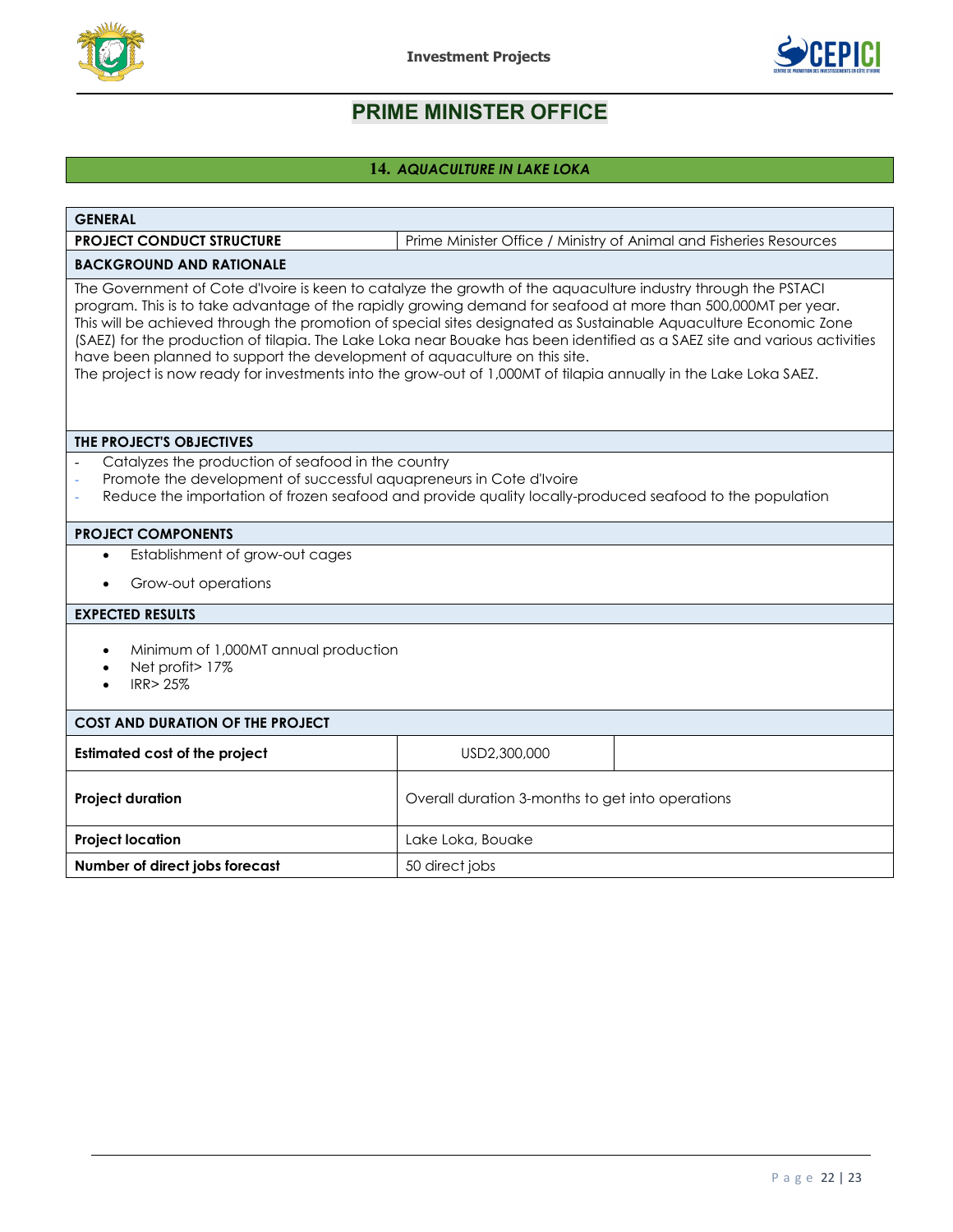



## **15.** *CONSTRUCTION OF A MODERN SLAUGHTER COMPLEX*

<span id="page-22-0"></span>

| <b>GENERAL</b>                                                                                                                                                                                                                                                                                                                                                                                                                                                              |                                                       |  |  |  |
|-----------------------------------------------------------------------------------------------------------------------------------------------------------------------------------------------------------------------------------------------------------------------------------------------------------------------------------------------------------------------------------------------------------------------------------------------------------------------------|-------------------------------------------------------|--|--|--|
| <b>CLIENT</b>                                                                                                                                                                                                                                                                                                                                                                                                                                                               | Autonomous District of Yamoussoukro                   |  |  |  |
| <b>PROJECT CONDUCT STRUCTURE</b>                                                                                                                                                                                                                                                                                                                                                                                                                                            | Autonomous District of Yamoussoukro                   |  |  |  |
| <b>FOCAL POINT</b>                                                                                                                                                                                                                                                                                                                                                                                                                                                          | District Agriculture and Rural Development Department |  |  |  |
| <b>BACKGROUND AND RATIONALE</b>                                                                                                                                                                                                                                                                                                                                                                                                                                             |                                                       |  |  |  |
| The Yamoussoukro municipal slaughterhouse is no longer operational. Its capacity is largely exceeded and its<br>facilities are in a very dilapidated state and no longer meet safety and health standards. The status of capital of<br>the Ivory Coast, with the effective transfer of institutions, requires the construction in Yamoussoukro of a modern<br>slaughterhouse meeting all health and safety standards and including a stockyard.<br>THE PROJECT'S OBJECTIVES |                                                       |  |  |  |
| The objectives of the project are:                                                                                                                                                                                                                                                                                                                                                                                                                                          |                                                       |  |  |  |
| improve the conditions for slaughtering animals;                                                                                                                                                                                                                                                                                                                                                                                                                            |                                                       |  |  |  |
| improve the working conditions of operators in the sector;                                                                                                                                                                                                                                                                                                                                                                                                                  |                                                       |  |  |  |
| - to supply the capital in quantity and quality with meat.                                                                                                                                                                                                                                                                                                                                                                                                                  |                                                       |  |  |  |
| to provide quality slaughter products and slaughter by-products.                                                                                                                                                                                                                                                                                                                                                                                                            |                                                       |  |  |  |
| <b>PROJECT COMPONENTS</b>                                                                                                                                                                                                                                                                                                                                                                                                                                                   |                                                       |  |  |  |
| finalization of studies;                                                                                                                                                                                                                                                                                                                                                                                                                                                    |                                                       |  |  |  |
| construction of infrastructure;                                                                                                                                                                                                                                                                                                                                                                                                                                             |                                                       |  |  |  |
| - equipment and operation.                                                                                                                                                                                                                                                                                                                                                                                                                                                  |                                                       |  |  |  |
| <b>EXPECTED RESULTS - IMPACTS OF THE PROJECT</b>                                                                                                                                                                                                                                                                                                                                                                                                                            |                                                       |  |  |  |
| a modern slaughterhouse is built;                                                                                                                                                                                                                                                                                                                                                                                                                                           |                                                       |  |  |  |
| the working conditions of operators are improved;                                                                                                                                                                                                                                                                                                                                                                                                                           |                                                       |  |  |  |
| meat and slaughter products and by-products are available in quantity and quality.                                                                                                                                                                                                                                                                                                                                                                                          |                                                       |  |  |  |
| <b>COST AND DURATION OF THE PROJECT</b>                                                                                                                                                                                                                                                                                                                                                                                                                                     |                                                       |  |  |  |
| <b>Estimated cost of the project</b>                                                                                                                                                                                                                                                                                                                                                                                                                                        | 24 347 826 USD<br>14,000,000,000 CFA francs           |  |  |  |
| 24 months<br><b>Project duration</b>                                                                                                                                                                                                                                                                                                                                                                                                                                        |                                                       |  |  |  |
| <b>Studies / Documents available</b><br>Terms of Reference (ToR)                                                                                                                                                                                                                                                                                                                                                                                                            |                                                       |  |  |  |
| City of Yamoussoukro, capital of Côte d'Ivoire, located in the<br><b>Project location</b><br>center of the country.                                                                                                                                                                                                                                                                                                                                                         |                                                       |  |  |  |
| Indications on the profitability of the project                                                                                                                                                                                                                                                                                                                                                                                                                             | In development                                        |  |  |  |
| Number of direct jobs forecast                                                                                                                                                                                                                                                                                                                                                                                                                                              | 500 direct jobs<br>2,500 indirect jobs                |  |  |  |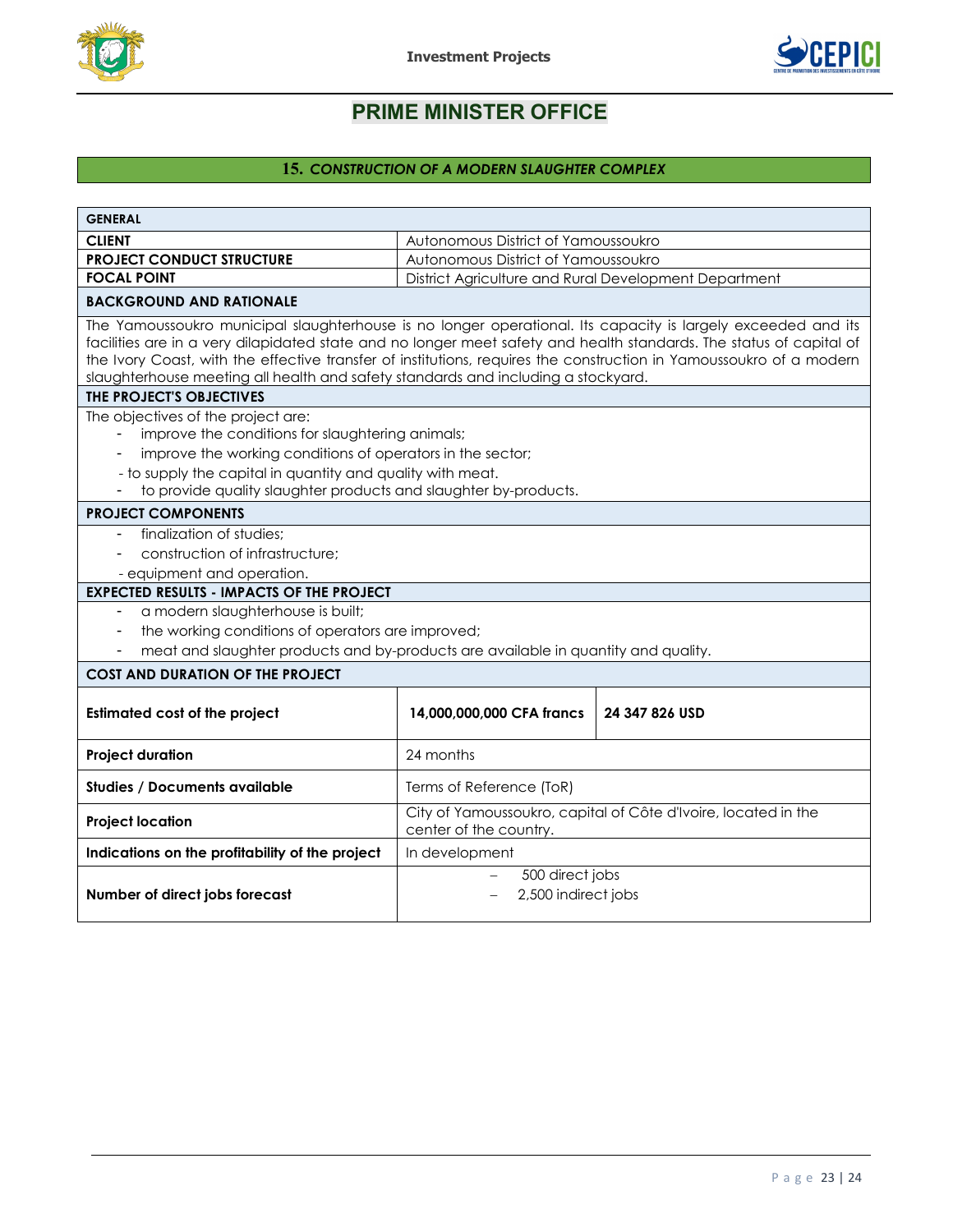



## <span id="page-23-0"></span>**16.** *YIELD ENHANCEMENT PROJECT AWI - 10,000 HA OF BROWNFIELD SMALLHOLDER OIL PALMS (PHASE 1)*

| <b>GENERAL</b>                                                                                                                                                                                                                                                                                                                                                                                                                                                                                                                                                                                                                                 |                                                                                                                                                                                                            |  |  |  |
|------------------------------------------------------------------------------------------------------------------------------------------------------------------------------------------------------------------------------------------------------------------------------------------------------------------------------------------------------------------------------------------------------------------------------------------------------------------------------------------------------------------------------------------------------------------------------------------------------------------------------------------------|------------------------------------------------------------------------------------------------------------------------------------------------------------------------------------------------------------|--|--|--|
| <b>PROJECT CONDUCT STRUCTURE</b>                                                                                                                                                                                                                                                                                                                                                                                                                                                                                                                                                                                                               | Prime Minister Office                                                                                                                                                                                      |  |  |  |
| Last name and first name: Mr. Koffi Georges Bolamo<br>Title: Deputy Cabinet Director (Prime Minister Office)<br><b>FOCAL POINT</b><br>Telephone: + 225 27 20 31 50 00<br>E-mail: koffi.bolamo@presidence.ci / georges.bolamo@gmail.com                                                                                                                                                                                                                                                                                                                                                                                                         |                                                                                                                                                                                                            |  |  |  |
| <b>BACKGROUND AND RATIONALE</b>                                                                                                                                                                                                                                                                                                                                                                                                                                                                                                                                                                                                                |                                                                                                                                                                                                            |  |  |  |
| AWI is a local Ivorian company who owns 2 independent mill in the region of Aboisso, who has taken the effort to<br>consolidate Oil Palm smallholders under his management, whereby he rehabilitates their land and manages the daily<br>operations for land owners. Mr. Tano, who is the entrepreneur / owner of AWI, has agreed to use his project site, as our<br>Pilot Project, to be the starting point towards Digitizing the Agriculture landscape of Cote D'Icoire. As this is a brownfield<br>project, improving agronomy practices, efficient nutrient management and database compilation into CoDiSA will be<br>our main exercise. |                                                                                                                                                                                                            |  |  |  |
| The methodlogy will be as follows: -                                                                                                                                                                                                                                                                                                                                                                                                                                                                                                                                                                                                           |                                                                                                                                                                                                            |  |  |  |
| ➤<br>➤<br>Farmer<br>Improve management practices and crop quality<br>➤                                                                                                                                                                                                                                                                                                                                                                                                                                                                                                                                                                         | Carry out UAV Drone Survey, GPS ground verification and upload farmers' database onto CoDiSA.<br>Collaborate with AFOR towards the issuance of land ownership documents, with the aim to create a Bankable |  |  |  |
| ➤                                                                                                                                                                                                                                                                                                                                                                                                                                                                                                                                                                                                                                              | Carry out foliar / soil survey for proper nutrient evaluation and fertilizer recommendations                                                                                                               |  |  |  |
| Improve efficiency of Mill for better pricing & access to markets'<br>➤                                                                                                                                                                                                                                                                                                                                                                                                                                                                                                                                                                        |                                                                                                                                                                                                            |  |  |  |
| Training & Skill Transfer<br>➤                                                                                                                                                                                                                                                                                                                                                                                                                                                                                                                                                                                                                 |                                                                                                                                                                                                            |  |  |  |
| THE PROJECT'S OBJECTIVES                                                                                                                                                                                                                                                                                                                                                                                                                                                                                                                                                                                                                       |                                                                                                                                                                                                            |  |  |  |
| Increase yields from current 7 mt / ha to 15 mt / ha<br>1.<br>Increase Oil Extraction Rate from 21% to 22.5%<br>2.                                                                                                                                                                                                                                                                                                                                                                                                                                                                                                                             |                                                                                                                                                                                                            |  |  |  |
| 3.                                                                                                                                                                                                                                                                                                                                                                                                                                                                                                                                                                                                                                             | Pilot Project to evaluate the effectiveness of CoDiSA (farmers database system).                                                                                                                           |  |  |  |
| 4.                                                                                                                                                                                                                                                                                                                                                                                                                                                                                                                                                                                                                                             | 100% best management practices skill training for all participants of small holders                                                                                                                        |  |  |  |
| 5.                                                                                                                                                                                                                                                                                                                                                                                                                                                                                                                                                                                                                                             | Increase land valuation by the issuance of land ownership documents to the land owners                                                                                                                     |  |  |  |
| <b>PROJECT COMPONENTS</b>                                                                                                                                                                                                                                                                                                                                                                                                                                                                                                                                                                                                                      |                                                                                                                                                                                                            |  |  |  |
| Database compilation of smallholders<br>5.                                                                                                                                                                                                                                                                                                                                                                                                                                                                                                                                                                                                     |                                                                                                                                                                                                            |  |  |  |
| 6.                                                                                                                                                                                                                                                                                                                                                                                                                                                                                                                                                                                                                                             | Foliar / Soil survey to evaluate nutritional status and fertilizer recommendations (Yield increase)                                                                                                        |  |  |  |
| Improve field agronomic and management practices (OER Increase)<br>7.<br>Training to enhance employability<br>8.                                                                                                                                                                                                                                                                                                                                                                                                                                                                                                                               |                                                                                                                                                                                                            |  |  |  |
| 9.                                                                                                                                                                                                                                                                                                                                                                                                                                                                                                                                                                                                                                             | Collaborate with AFOR on the process flow for the issuance of land ownership document                                                                                                                      |  |  |  |
| <b>EXPECTED RESULTS</b>                                                                                                                                                                                                                                                                                                                                                                                                                                                                                                                                                                                                                        |                                                                                                                                                                                                            |  |  |  |
| Increased profit margin of smallholders by 30%<br>1)                                                                                                                                                                                                                                                                                                                                                                                                                                                                                                                                                                                           |                                                                                                                                                                                                            |  |  |  |
| Higher Oil extraction rate will results in higher CPO & PKS prices.<br>2)                                                                                                                                                                                                                                                                                                                                                                                                                                                                                                                                                                      |                                                                                                                                                                                                            |  |  |  |
| 3) Land ownership document (Title) will create the Bankable Farmer                                                                                                                                                                                                                                                                                                                                                                                                                                                                                                                                                                             |                                                                                                                                                                                                            |  |  |  |
| <b>COST AND DURATION OF THE PROJECT</b>                                                                                                                                                                                                                                                                                                                                                                                                                                                                                                                                                                                                        |                                                                                                                                                                                                            |  |  |  |
| <b>Estimated cost of the project</b><br>US \$30 million                                                                                                                                                                                                                                                                                                                                                                                                                                                                                                                                                                                        |                                                                                                                                                                                                            |  |  |  |
| <b>Project duration</b>                                                                                                                                                                                                                                                                                                                                                                                                                                                                                                                                                                                                                        | 5 years                                                                                                                                                                                                    |  |  |  |
|                                                                                                                                                                                                                                                                                                                                                                                                                                                                                                                                                                                                                                                | 2,000 semi-skilled                                                                                                                                                                                         |  |  |  |
| Number of direct jobs forecast                                                                                                                                                                                                                                                                                                                                                                                                                                                                                                                                                                                                                 | 20 semi-skilled professionals                                                                                                                                                                              |  |  |  |
|                                                                                                                                                                                                                                                                                                                                                                                                                                                                                                                                                                                                                                                | 5 skilled professionals                                                                                                                                                                                    |  |  |  |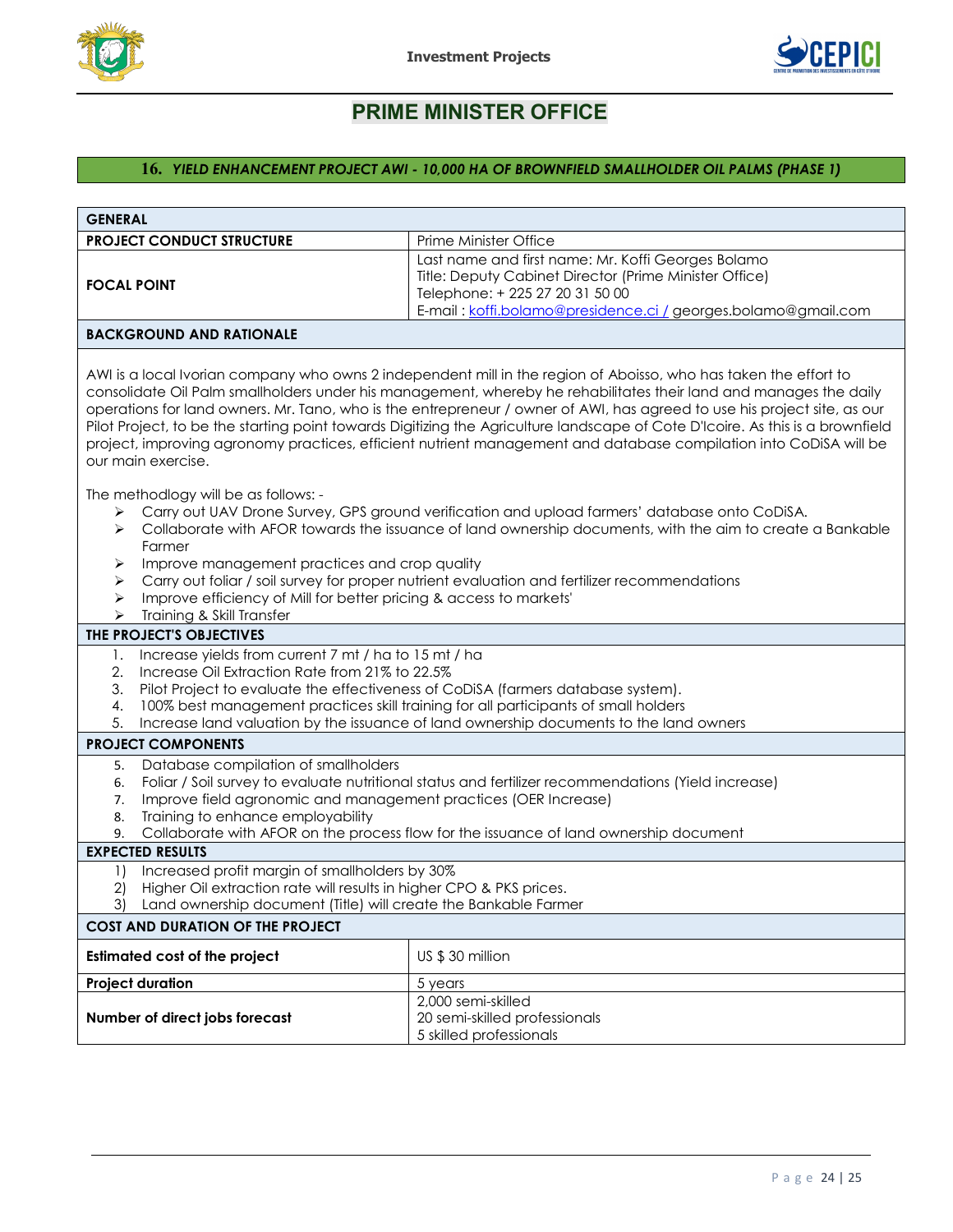



## <span id="page-24-0"></span>**17.** *PHASE 2 - YIELD ENHANCEMENT PROGRAM OF 100,000 HA BROWNFIELD SMALLHOLDER OIL PALMS*

| <b>GENERAL</b>                                                                                                                                                                                                                                                                                                                                                                                                                                                                                                                                                           |                                                                                                                                                                                                                     |  |  |  |  |
|--------------------------------------------------------------------------------------------------------------------------------------------------------------------------------------------------------------------------------------------------------------------------------------------------------------------------------------------------------------------------------------------------------------------------------------------------------------------------------------------------------------------------------------------------------------------------|---------------------------------------------------------------------------------------------------------------------------------------------------------------------------------------------------------------------|--|--|--|--|
| <b>PROJECT CONDUCT STRUCTURE</b>                                                                                                                                                                                                                                                                                                                                                                                                                                                                                                                                         | Prime Minister Office                                                                                                                                                                                               |  |  |  |  |
| Last name and first name: Mr. Koffi Georges Bolamo<br>Title: Deputy Cabinet Director (Prime Minister Office)<br><b>FOCAL POINT</b><br>Telephone: + 225 27 20 31 50 00<br>E-mail: koffi.bolamo@presidence.ci / georges.bolamo@gmail.com                                                                                                                                                                                                                                                                                                                                   |                                                                                                                                                                                                                     |  |  |  |  |
| <b>BACKGROUND AND RATIONALE</b>                                                                                                                                                                                                                                                                                                                                                                                                                                                                                                                                          |                                                                                                                                                                                                                     |  |  |  |  |
| Upon the success on the evaluation and progress of Project AWI, the plan is to duplicate the similar concepts, to all<br>other Oil Palm smallholder, the similar strategy, through collaborations with all Independent Mill owners. The objective is<br>to improve smallholder yields through good agronomic and management practices, while at the same time, digitizing<br>the database, in order for the respective smallholders to achieve the status of a Bankable Farmer ie Land ownership<br>Document.                                                            |                                                                                                                                                                                                                     |  |  |  |  |
| THE PROJECT'S OBJECTIVES                                                                                                                                                                                                                                                                                                                                                                                                                                                                                                                                                 |                                                                                                                                                                                                                     |  |  |  |  |
| 1. Increase yields from current 7 mt / ha to 15 mt / ha<br>2. Increase Oil Extraction Rate from 21% to 22.5%<br>3. Continuous improvement and effectiveness of CoDiSA (farmers database system).<br>4. 100% best management practices skill training for all participants of small holders<br>Increase land valuation by the issuance of land ownership documents to the land owners<br><b>PROJECT COMPONENTS</b><br>10. Database compilation of smallholders<br>11. Foliar / Soil survey to evaluate nutritional status and fertilizer recommendations (Yield increase) |                                                                                                                                                                                                                     |  |  |  |  |
| 12. Improve field agronomic and management practices (OER Increase)<br>14. Training to enhance employability                                                                                                                                                                                                                                                                                                                                                                                                                                                             | 13. Agriculture inputs subsidized program (fertilizer, chemicals, tools, vehicle, planting material), through e-wallet<br>15. Collaborate with AFOR on the process flow for the issuance of land ownership document |  |  |  |  |
| <b>EXPECTED RESULTS</b>                                                                                                                                                                                                                                                                                                                                                                                                                                                                                                                                                  |                                                                                                                                                                                                                     |  |  |  |  |
| Increased profit margin of smallholders by 30%<br>1.<br>Higher Oil extraction rate will results in higher CPO & PKS prices.<br>2.<br>Land ownership document (Title) will create the Bankable Farmer<br>3.                                                                                                                                                                                                                                                                                                                                                               |                                                                                                                                                                                                                     |  |  |  |  |
| <b>COST AND DURATION OF THE PROJECT</b>                                                                                                                                                                                                                                                                                                                                                                                                                                                                                                                                  |                                                                                                                                                                                                                     |  |  |  |  |
| <b>Estimated cost of the project</b>                                                                                                                                                                                                                                                                                                                                                                                                                                                                                                                                     | US \$ 210 million                                                                                                                                                                                                   |  |  |  |  |
| <b>Project duration</b><br>10 years                                                                                                                                                                                                                                                                                                                                                                                                                                                                                                                                      |                                                                                                                                                                                                                     |  |  |  |  |
| 20,000 semi-skilled<br>200 semi-skilled professionals<br>Number of direct jobs forecast<br>50 skilled professionals                                                                                                                                                                                                                                                                                                                                                                                                                                                      |                                                                                                                                                                                                                     |  |  |  |  |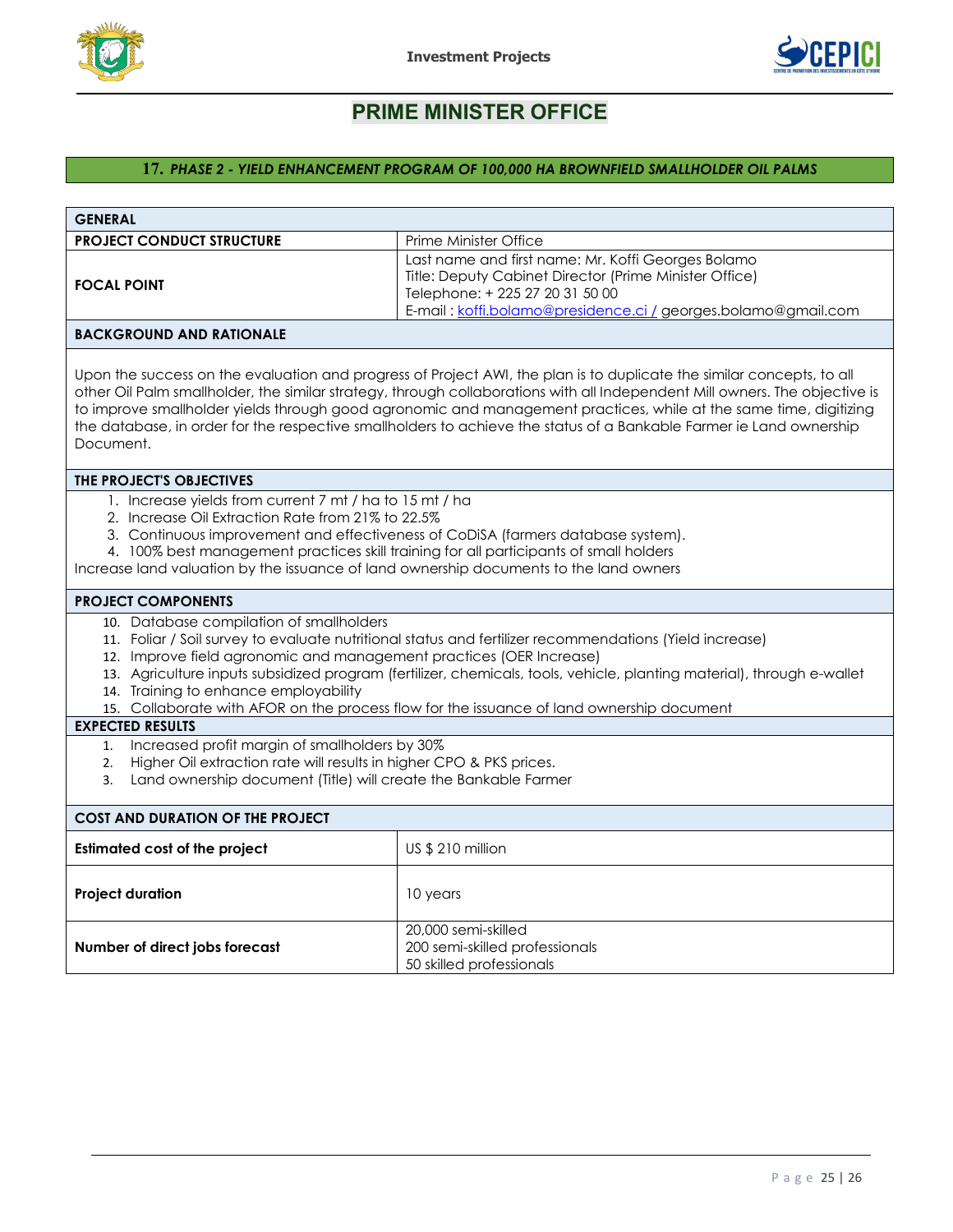



# **MINISTERE DE L'AGRICULTURE ET DU DEVELOPPEMENT RURAL**

## **18.** *FICHE D'OPPORTUNITES DANS LA TRANSFORMATION DU MANIOC*

#### **OBJET DE LA FICHE**

<span id="page-25-0"></span>Présenter les opportunités d'investissements dans **la transformation du Manioc** en Côte d'Ivoire.

|  |  |  | <b>DISPONIBILITE DE LA MATIERE PREMIERE</b> |
|--|--|--|---------------------------------------------|
|--|--|--|---------------------------------------------|

| Année                     | 2014      | 2015      | 2016      | 2017      | 2018      | 2019                  | 2020    |
|---------------------------|-----------|-----------|-----------|-----------|-----------|-----------------------|---------|
| Production<br>(en tonnes) | 4 239 303 | 4 390 903 | 5 269 084 | 5 366 549 | 5 608 044 | $\degree$ 230<br>5877 | 443 565 |

Source MEMINADER

- Deuxième culture en Côte d'Ivoire
- Principales zones de production : sud, centre

#### **OPPORTUNITES D'INVESTISSEMENT**

- Création d'unités de fabrication de manioc en attiéké
- Création d'unités de fabrication de manioc en farine
- Création d'unités de production de manioc en amidon et alcool

#### **MESURES D'INCITATION A L'INVESTISSEMENT**

**Les mesures transversales** : Projet éligible au code des investissements (catégorie 1)

#### • **En phase d'investissement :**

- exonération de droits de douane ;
- suspension temporaire de la taxe sur la valeur ajoutée sur les acquisitions de biens, services et travaux, pour les activités assujetties à la TVA ;
- exonération de la taxe sur la valeur ajoutée sur les acquisitions de biens, services et travaux, pour les activités non assujetties à la TVA ;

Ces exonérations portent sur les matériels, les biens d'équipements acquis localement ou importés, ainsi que les services et travaux réalisés sur le territoire ivoirien ou à l'étranger.

#### • **En phase d'exploitation :**

Un crédit d'impôt allant de 25% à 50% des montants investis (selon la zone d'investissement) imputable jusqu'à épuisement sur :

- l'impôt sur les bénéfices, y compris l'impôt minimum forfaitaire ;
- la contribution des patentes et licences ;
- l'impôt sur le patrimoine foncier ;
- la taxe sur la valeur ajoutée ;
- la contribution à la charge des employeurs au titre des emplois locaux.

#### **ESTIMATION DES MONTANTS D'INVESTISSEMENTS**

1. Transformation du manioc en attiéké

| Capacité des<br>unités de<br>transformation | Investissement<br>(en Millions F<br>CFA) | Chiffres d'affaire l<br>prévisionnel (en  <br>millions F CFA) | Emplois créés | <b>Observations</b>                                                                                                                                      |
|---------------------------------------------|------------------------------------------|---------------------------------------------------------------|---------------|----------------------------------------------------------------------------------------------------------------------------------------------------------|
| $\geq$ 1 500 kg par<br>semaine              | $2 - 100$                                | $20 - 400$                                                    | $10 - 50$     | · Unité Semi-industrielle : équipement unitaire<br>(broyeur+ semouleur+ essoreur)<br>• Coût d'investissement : local+ équipements+ fonds<br>de roulement |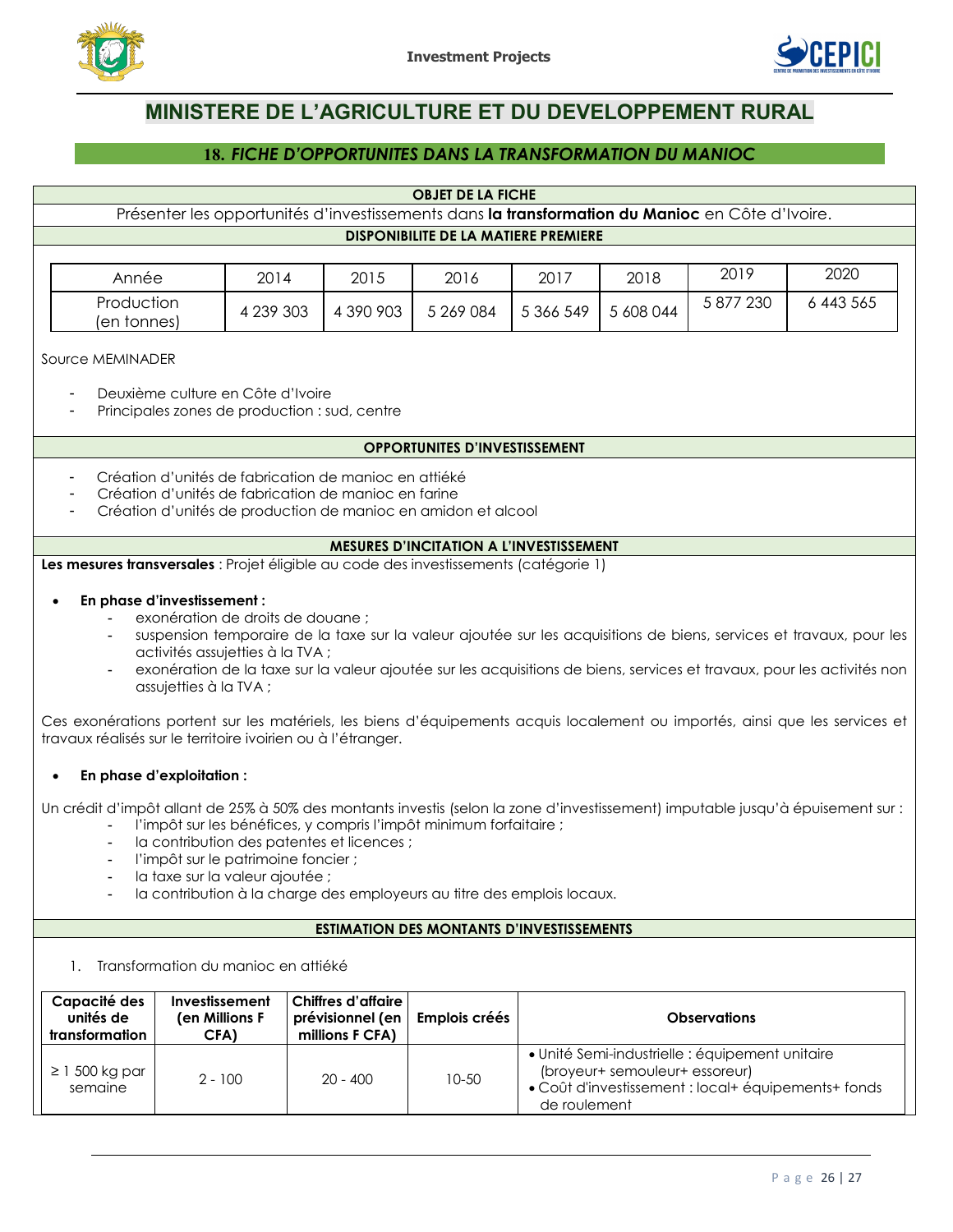



| $\geq 30.000 \text{ kg}$<br>par semaine | $250 - 1000$ | $2000 - 10000$ | $3 - 10$ | • Chaine entièrement automatisée avec cuiseur<br>rotatif type couscous+ presse à bande+ séchoir à<br>bande+ défibrage et calibrage automatique+<br>fermentation contrôlée en cuve<br>• Coût d'investissement : local+ équipements+ fonds<br>de roulement |
|-----------------------------------------|--------------|----------------|----------|----------------------------------------------------------------------------------------------------------------------------------------------------------------------------------------------------------------------------------------------------------|

## 2. Transformation du manioc en farine

| Capacité<br>des unités de<br>transformatio<br>n | Investissement<br>(en Millions F<br>CFA) | <b>Chiffres</b><br>d'affaire<br>prévisionnel<br>(en millions F<br>CFA) | <b>Emplois</b><br>créés | <b>Observations</b>                                                                                                                                                                                                                                   |
|-------------------------------------------------|------------------------------------------|------------------------------------------------------------------------|-------------------------|-------------------------------------------------------------------------------------------------------------------------------------------------------------------------------------------------------------------------------------------------------|
| $\geq$ 1000 kg par<br>semaine                   | $20 - 100$                               | $90 - 1000$                                                            | $10 - 20$               | • Unité semi-industrielle : broyeur+ essoreur+<br>séchoir à claies ou séchoir flash+ broyeur<br>affineur<br>• Coût d'investissement : local+ équipements+<br>fonds de roulement                                                                       |
| $\geq$ 25.000 kg<br>par semaine                 | $200 - 5000$                             | $1200 - 5000$                                                          | $20 - 40$               | • Chaîne totalement automatisée : laveur,<br>dépelliculer+ râpe+ pompe centrifuge+ presse<br>vis ou presse à bande+ séchoir flash+ broyeur<br>affineur+ emballeuse automatique<br>• Coût d'investissement : local+ équipements+<br>fonds de roulement |

## 3. Transformation du manioc en amidon

| Capacité<br>des unités de<br>transformatio<br>n | <b>Investissement</b><br>(en Millions F<br>CFA) | <b>Chiffres</b><br>d'affaire<br>prévisionnel<br>(en millions F<br>CFA) | <b>Emplois</b><br>créés | <b>Observations</b>                                                                                                                                                                                                                           |
|-------------------------------------------------|-------------------------------------------------|------------------------------------------------------------------------|-------------------------|-----------------------------------------------------------------------------------------------------------------------------------------------------------------------------------------------------------------------------------------------|
| $\geq 5000$ kg par<br>semaine                   | $50 - 200$                                      | $50 - 500$                                                             | $3 - 10$                | • Unité semi-industrielle : râpe+ extracteur<br>d'amidon+ séchoir+ broyeur<br>• Coût d'investissement : local+ équipements+<br>fonds de roulement                                                                                             |
| $\geq 50.000$ kg<br>par semaine                 | $200 - 2000$                                    | $6000 - 50000$                                                         | $10 - 50$               | • Chaîne totalement automatisée : laveur,<br>dépelliculer+ râpe+ pompe centrifuge+<br>extracteur d'amidon + séchoir flash+ broyeur<br>affineur+ emballeuse automatique<br>• Coût d'investissement : local+ équipements+<br>fonds de roulement |

## 4. Transformation du manioc en alcool

| Capacité<br>des unités de<br>transformatio | Investissement<br>(en Millions F<br>CFA) | <b>Chiffres</b><br>d'affaire<br>prévisionnel (en<br>millions F CFA) | <b>Emplois</b><br>créés | <b>Observations</b>                                                                                                                                                      |
|--------------------------------------------|------------------------------------------|---------------------------------------------------------------------|-------------------------|--------------------------------------------------------------------------------------------------------------------------------------------------------------------------|
| $\geq$ 5000 litres<br>par semaine          | $75 - 400$                               | $500 - 5000$                                                        | $5 - 10$                | · Unité semi-industrielle : râpe+ extracteur<br>d'amidon+ séchoir+ broyeur+ les cuves+ les<br>systèmes de filtration pour le glucose+ un<br>distillateur, alcool à 99,5° |